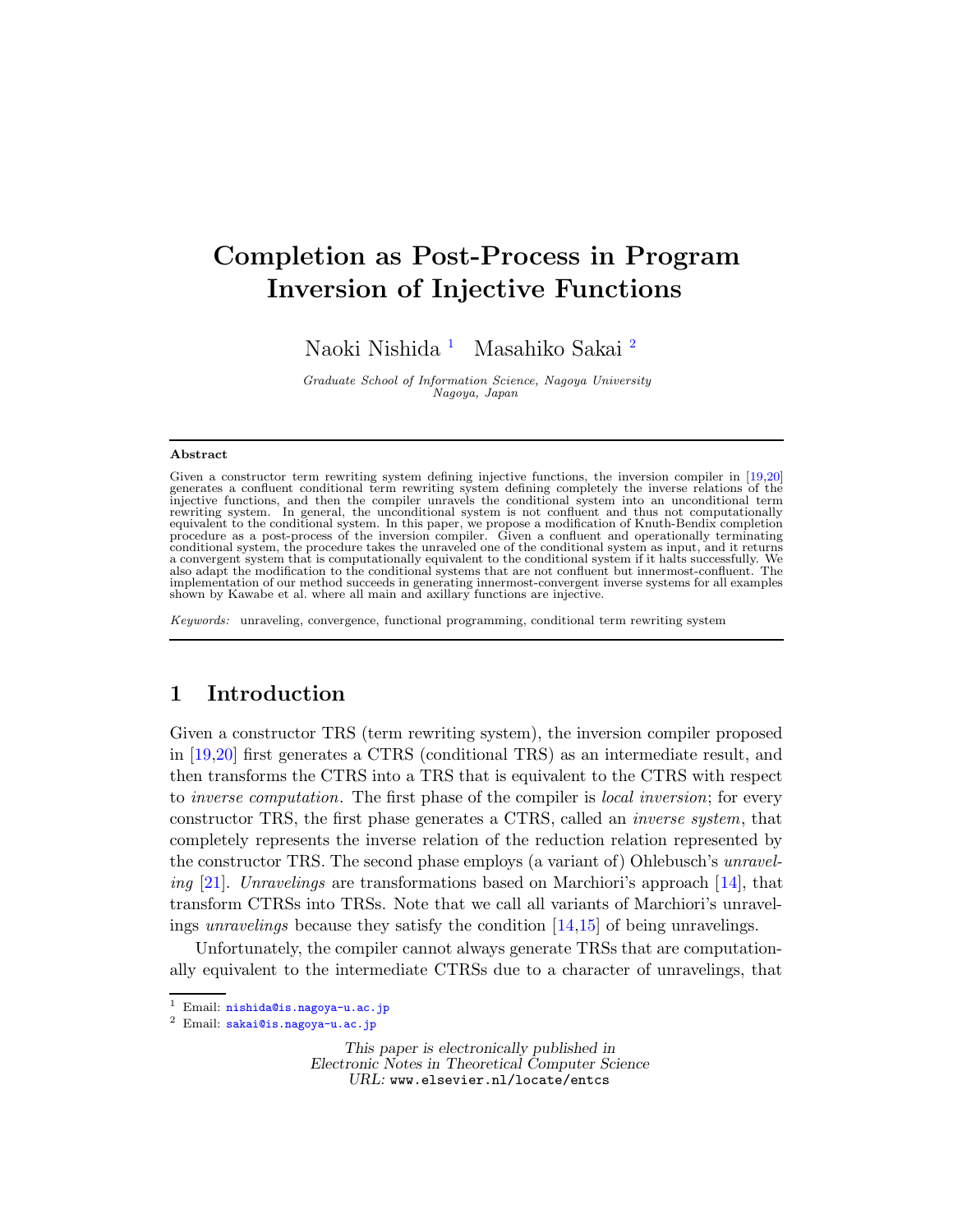



<span id="page-1-1"></span>is, the unraveled TRSs of CTRSs may have unexpected normal forms that represent dead ends of wrong choices at branches of evaluating conditional parts of the CTRSs. These wrong choices are captured by critical pairs of the unraveled TRSs, each of which originates two rewrite rules corresponding to the 'correct' and 'wrong' choices, where any rules looking like 'wrong choice' must be necessary elsewhere. Note that it is decidable whether a normal form is desired or unexpected: a normal form of the unraveled TRSs is an unexpected one if it contains an extra defined symbol introduced by the unraveling.

In program inversion by the compiler, this problem arises even if functions defined in given constructor TRSs are injective. For this reason, the resultant TRSs do not define functions and thus the inversion compiler is less applicable to injective functions in practical functional programming languages — it is easy to translate the functional programs to constructor TRSs, but difficult to translate the resultant TRSs of the compiler back into functional programs.

In this paper, we propose a modification of the Knuth-Bendix completion procedure in order to transform the unraveled TRSs of confluent and operationally terminating CTRSs into convergent (and possibly non-overlapping) TRSs that are computationally equivalent to the CTRSs. Unfortunately, the procedure does not always halt. However, if the procedure halts successfully and the resultant convergent TRSs are non-overlapping, then the resultant systems can be easily translated back into functional programs due to non-overlappingness. We takes the modified completion procedure as a post-process into the program inversion of injective functions (Fig. [1](#page-1-1) and Section [4\)](#page-9-0). Through this approach, we show that unravelings are useful not only in analyzing properties but also in modifying programs (unraveled TRSs, especially inverse programs).

Consider the following functional program in Standard ML where  $\textsf{Snoc}(xs, y)$ produces the list obtained from  $xs$  by adding  $y$  as the last element:

fun Snoc $([], y) = [y]$ | Snoc(  $(x::xs)$ ,  $y$  ) =  $x ::$  Snoc(  $xs$ ,  $y$  );

We can easily translate the above program into the following constructor TRS:

<span id="page-1-0"></span> $R_1 = \{$  Snoc(nil,  $y) \rightarrow (y \text{::} \text{nil}),$  Snoc $((x \text{::} xs), y) \rightarrow (x \text{::} \text{Snoc}(xs, y))\}$ 

where  $(t::ts)$  abbreviates the list cons $(t,ts)$ . The compiler inverts  $R_1$  into the following CTRS in the first phase  $3$ :

$$
\mathcal{I}nv(R_1) = \begin{cases} \text{InvSnoc}([y]) \to \langle \text{nil}, y \rangle \\ \text{InvSnoc}((x::ys)) \to \langle (x::xs), y \rangle \Leftarrow \text{InvSnoc}(ys) \to \langle xs, y \rangle \end{cases}
$$

<span id="page-1-2"></span><sup>&</sup>lt;sup>3</sup> To simplify discussions, we omit describing special rules in the form of  $\text{InvF}(F(x_1, \ldots, x_n)) \to \langle x_1, \ldots, x_n \rangle$ [\[20](#page-14-1)[,19\]](#page-14-0) because they are meaningless for inverse computation in dealing with call-by-value systems. The special rules are necessary only for inverse computation of normalizing computation in term rewriting.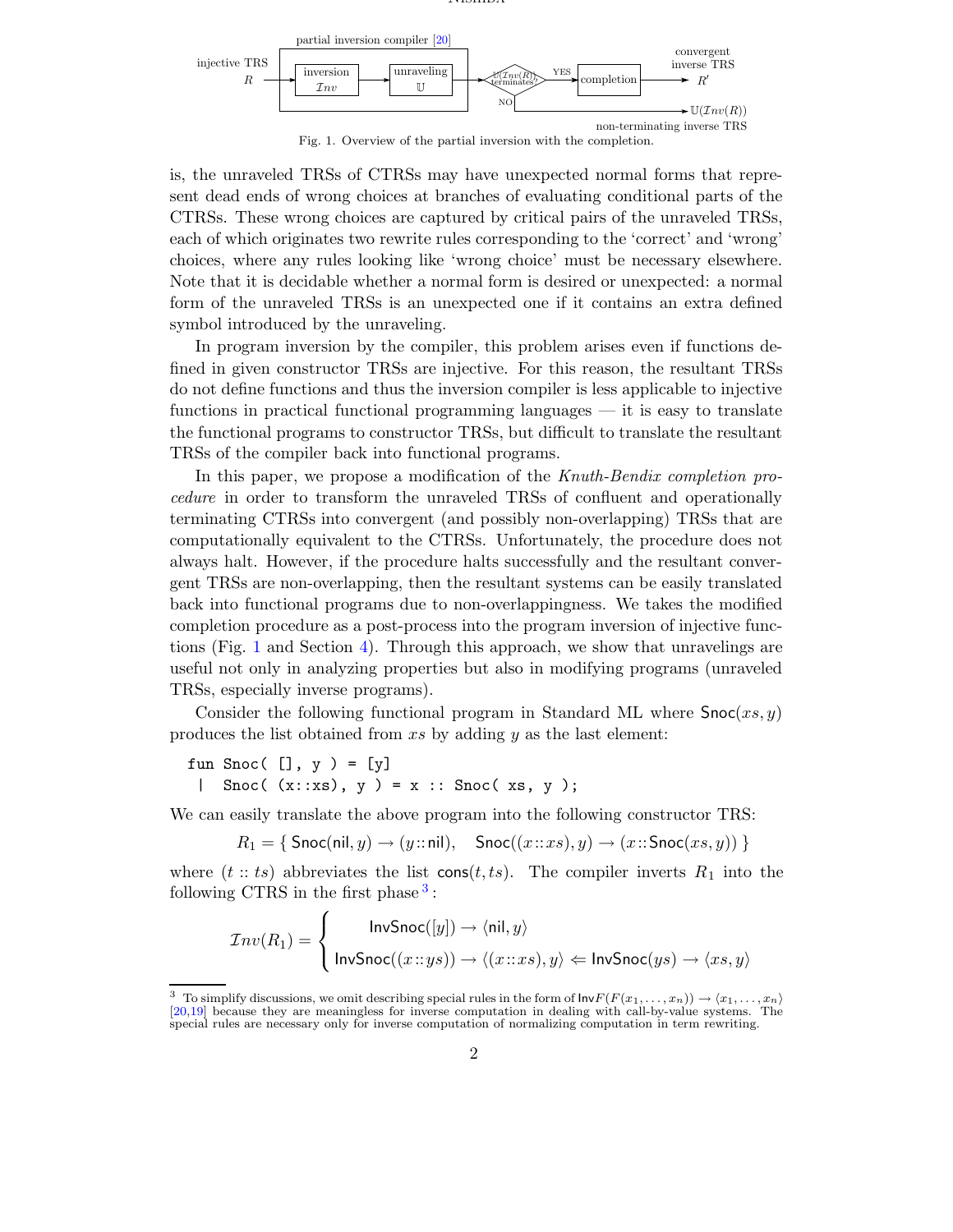where  $[t_1, t_2, \ldots, t_n]$  abbreviates the list  $\text{cons}(t_1, \text{cons}(t_2, \cdots, \text{cons}(t_n, \text{nil}) \cdots))$  and each tuple of n terms  $t_1, \ldots, t_n$  is denoted by  $\langle t_1, \ldots, t_n \rangle$  that can be represented as terms by introducing an  $n$ -ary constructor. The compiler unravels the CTRS  $Inv(R_1)$  into the following TRS in the second phase:

$$
\mathbb{U}(\mathcal{I}nv(R_1)) = \left\{ \begin{aligned} &\text{InvSnoc}([y]) \rightarrow \langle \text{nil}, y \rangle, \\ &\text{InvSnoc}((x::ys)) \rightarrow U_1(\text{InvSnoc}(ys), x, ys), \\ &U_1(\langle xs, y \rangle, x, ys) \rightarrow \langle (x::xs), y \rangle \end{aligned} \right\}
$$

The introduced symbol  $U_1$  is used for evaluating the conditional part  $\textsf{InvSnoc}(y\text{s}) \to \langle xs, y \rangle$  of the second rule in  $\mathcal{I}nv(R_1)$ . The term  $\textsf{Snoc}([\textsf{a}, \textsf{b}], \textsf{c})$  has a  $\langle xs, y \rangle$  of the second rule in  $\mathcal{I}nv(R_1)$ . unique normal form  $[a, b, c]$  but  $InvSnoc([a, b, c])$  has two normal forms, a solution  $\langle [a, b], c \rangle$  of inverse computation and an unexpected normal form  $U_1(U_1(U_1(\text{InvSnoc(nil)}, c, \text{nil}), b, [c]), a, [b, c])$ . In this example, it appears to be easy to translate from the CTRS  $Inv(R_1)$  into a functional program directly because we can easily determine an appropriate priority of conditional rules in  $\mathcal{I}nv(R_1)$ . However, such a direct translation is difficult in general because we cannot decide which rules have priority of the application to terms. The restricted compiler in  $[1]$  is useless for this case because  $R_1$  is out of the scope. It is probably impossible that one transforms input systems into equivalent systems from which the compiler generates the inverse systems without overlapping. To avoid this problem, it has been shown in [\[18\]](#page-14-5) that the transformation in [\[24\]](#page-14-6) is suitable as the second phase of the compiler, in the sense of producing convergent systems. However, the generated systems contain some special symbols and *overlapping* rules. For this reason, it is difficult to translate the convergent but overlapping TRS into a functional program (see Section [5\)](#page-12-0).

Roughly speaking, non-confluence of  $\mathbb{U}(\mathcal{I}nv(R_1))$  comes from the critical pair  $\langle\langle \text{nil}, x\rangle, U_1(\text{InvSnoc}(\text{nil}), x, \text{nil})\rangle$  between the first and second rules in  $\mathbb{U}(\mathcal{I}nv(R_1)).$ In this case, the application of the first rule is the correct choice and that of the second is the wrong, that is,  $\langle \text{nil}, x \rangle$  is the correct result and  $U_1(\text{InvSnoc}(\text{nil}), x, \text{nil})$  is the wrong recursive call of  $U_1$  containing the dead end InvSnoc(nil). From this observation, by adding the rule  $U_1(\text{InvSnoc}(\text{nil}), x, \text{nil}) \to \langle \text{nil}, x \rangle$ , the unexpected normal form of  $InvSnoc([a, b, c])$  can be reduced to the solution. This added rule provides a path from the wrong branch of inverse computation to the correct branch. Due to this rule, the new TRS is confluent. This process just corresponds to the behavior of completion. Therefore, completion is expected to solve the non-confluence of TRSs obtained by the inversion compiler.

This paper illustrates all of the following:

- under the *call-by-value* evaluation of operationally terminating deterministic CTRSs, simulation-soundness on the innermost reduction is preserved by Ohlebusch's unraveling (Subsection [3.2\)](#page-5-0);
- given a (innermost-)confluent and operationally terminating CTRS, the completion procedure takes the unraveled TRS (evaluated by the innermost reduction) as input, and returns a (innermost-)convergent TRSs that are computationally equivalent to the CTRSs if the procedure halts successfully (Subsection [3.3\)](#page-6-0);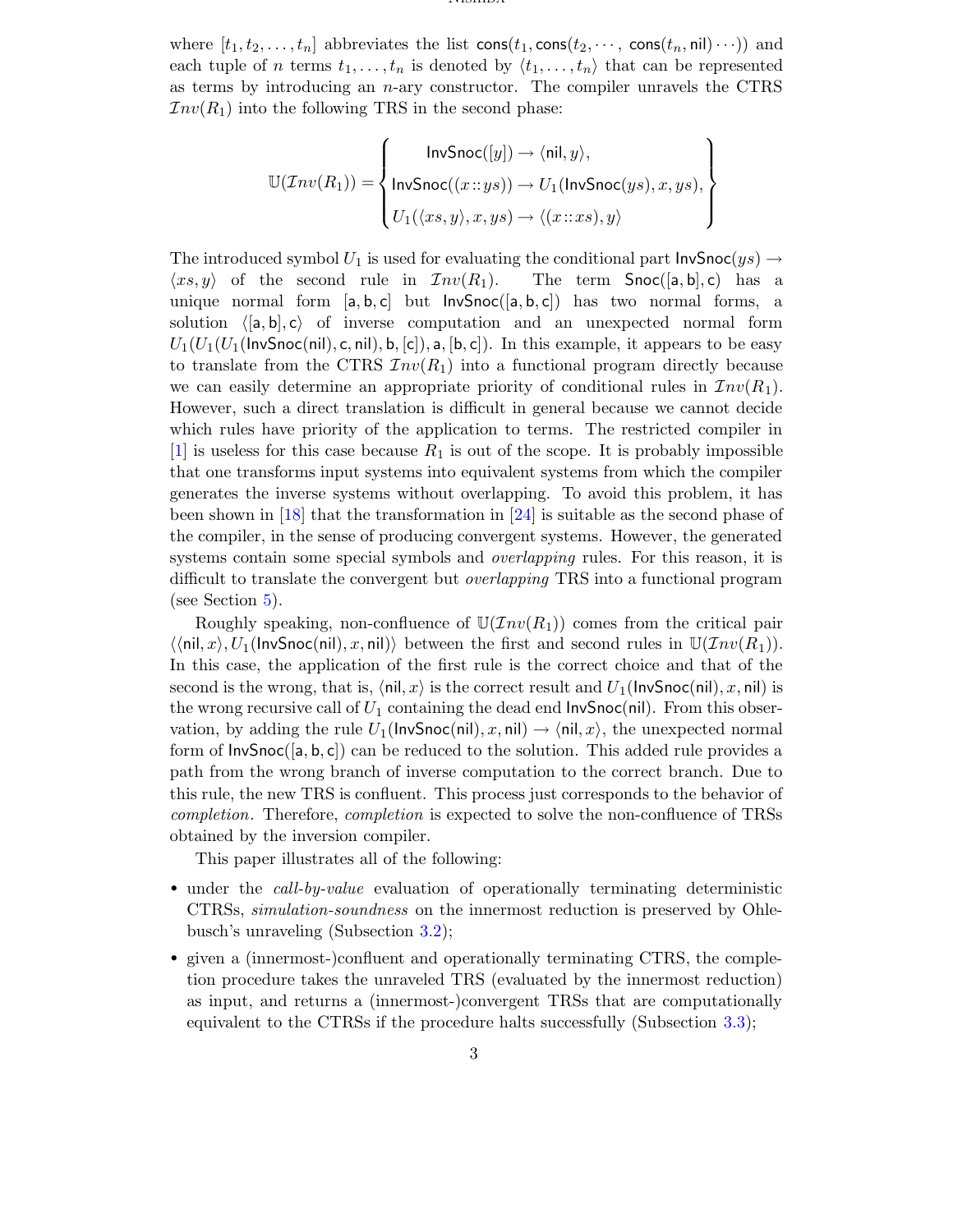• to deal with TRSs whose termination is not provable by any reduction orders without dependency analysis (e.g., lexicographic path orders), we employ the completion with termination provers, following the approach in [\[28\]](#page-14-7) (Subsection [3.5\)](#page-8-0).

We also show that an implementation of the completion procedure succeeds in generating convergent TRSs from all the unraveled TRSs of CTRSs obtained by the inversion compiler  $\begin{bmatrix} 19 \end{bmatrix}$  from injective functions shown by Kawabe et al.  $\begin{bmatrix} 8 \end{bmatrix}$ where all axillary functions are also injective, and we show an informal translation of the non-overlapping TRSs obtained by the procedure into functional programs (Subsection [3.4\)](#page-8-1). Note that we do not consider sorts; however, the framework in this paper is easily extended to many-sorted systems.

### 2 Preliminaries

Here, we will review the following basic notations of term rewriting [\[2,](#page-14-9)[22\]](#page-14-10).

Throughout this paper, we use  $\mathcal V$  as a countably infinite set of *variables*. The set of all terms over a signature F and V is denoted by  $\mathcal{T}(\mathcal{F}, \mathcal{V})$ . The set of all variables appearing in either of terms  $t_1, \ldots, t_n$  is represented by  $Var(t_1, \ldots, t_n)$ . The *identity* of terms s and t is denoted by  $s \equiv t$ . For a term t and a position p of t, the notation  $t|_p$  represents the subterm of t at p. The function symbol at the root position  $\varepsilon$  of t is denoted by root(t). The notation  $C[t_1, \ldots, t_n]_{p_1,\ldots,p_n}$  represents the term obtained by replacing each  $\Box$  at position  $p_i$  of an *n*-hole *context* C with term  $t_i$  for  $1 \leq i \leq n$ . The *domain* and *range* of a *substitution*  $\sigma$  are denoted by  $\mathcal{D}om(\sigma)$  and  $\mathcal{R}an(\sigma)$ , respectively. The application  $\sigma(t)$  of substitution  $\sigma$  to t is abbreviated to  $t\sigma$ .

An (oriented) conditional rewrite rule over  $\mathcal F$  is a triple  $(l, r, c)$ , denoted by  $l \to r \Leftarrow c$ , such that l is a non-variable term in  $\mathcal{T}(\mathcal{F}, \mathcal{V})$ , r is a term in  $\mathcal{T}(\mathcal{F}, \mathcal{V})$ , and c is of form of  $s_1 \to t_1 \land \cdots \land s_n \to t_n$   $(n \ge 0)$  of terms  $s_i$  and  $t_i$  in  $\mathcal{T}(\mathcal{F}, \mathcal{V})$ . In particular, the conditional rewrite rule  $l \rightarrow r \leftarrow c$  is said to be an *(unconditional)* rewrite rule if  $n = 0$ , and we may abbreviate it to  $l \rightarrow r$ . We sometimes attach a unique label  $\rho$  to a rule  $l \to r \Leftarrow c$  by denoting  $\rho : l \to r \Leftarrow c$ , and we use the label to refer to the rule. To simplify notations, we may write labels instead of the corresponding rules. An (oriented) conditional rewriting system (CTRS, for short) R over a signature F is a finite set of conditional rewrite rules over F. The rewrite *relation* of R is denoted by  $\rightarrow_R$ . To specify the applied position p and rule  $\rho$ , we write  $\rightarrow^p$ <sub>F</sub>  $P_R$  or  $\rightarrow_R^{[p,\rho]}$  $R^{p,p}$ . A conditional rewrite rule  $\rho: l \to r \Leftarrow s_1 \to t_1 \cdots s_k \to t_k$  is called deterministic if  $Var(r) \subseteq Var(l, t_1, \ldots, t_k)$  and  $Var(s_i) \subseteq Var(l, t_1, \ldots, t_{i-1})$ for  $1 \leq i \leq k$ . The CTRS R is called a *deterministic CTRS* (a *DCTRS* for short) if all rules in R are deterministic. Operational termination of DCTRSs is such that no infinite reductions exist in existing rewrite engines [\[13\]](#page-14-11): a CTRS  $R$  is *operationally* terminating (OP-SN, for short) if for any terms s and t, any proof tree attempting to prove that  $s \stackrel{*}{\rightarrow}_R t$  cannot be infinite.

Throughout this paper, we assume that a signature  $\mathcal F$  consists of a set  $\mathcal D$  of defined symbols and a set C of constructors:  $\mathcal{F} = \mathcal{D} \oplus \mathcal{C}$ . Let R be a CTRS over  $\mathcal{F}$ . The sets  $\mathcal{D}_R$  and  $\mathcal{C}_R$  of all *defined symbols* and all *constructors* of R are defined as  $\mathcal{D}_R = \{\text{root}(l) \mid l \to r \Leftarrow c \in R\}$  and  $\mathcal{C}_R = \mathcal{F} \setminus \mathcal{D}_R$ , respectively. We suppose that  $\mathcal{D}_R \subseteq \mathcal{D}$  and  $\mathcal{C}_R \subseteq \mathcal{C}$ . Terms in  $\mathcal{T}(\mathcal{C}, \mathcal{V})$  are called *constructor terms*. The CTRS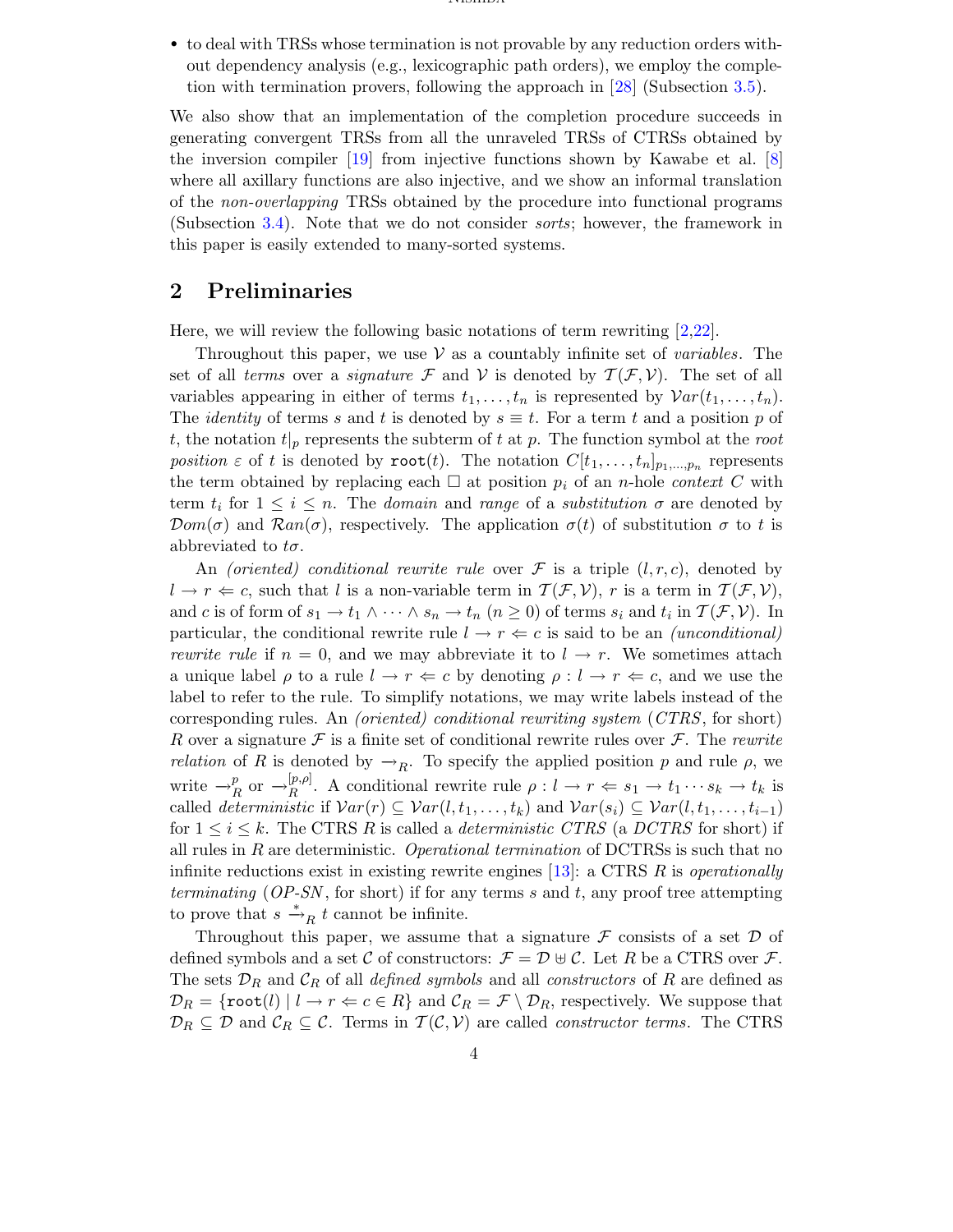R is called a *constructor system* if every rule  $f(t_1, \ldots, t_n) \to r \Leftarrow c$  in R satisfies  $\{t_1,\ldots,t_n\}\subseteq \mathcal{T}(\mathcal{C},\mathcal{V}).$ 

We use the notion of *context-sensitive reduction* in [\[12\]](#page-14-12). Let  $\mathcal F$  be a signature. A context-sensitive condition (replacement mapping)  $\mu$  is a mapping from F to a set of natural numbers such that  $\mu(f) \subseteq \{1, \ldots, n\}$  for *n*-ary symbols f in F. When  $\mu(f)$ is not defined explicitly, we assume that  $\mu(f) = \{1, \ldots, n\}$ . The *context-sensitive* reduction of the context-sensitive TRS  $(R, \mu)$  of a TRS R and a replacement map  $\mu$  is denoted by  $\rightarrow_{(R,\mu)}$ :  $\rightarrow_{(R,\mu)}$  = {(s, t) | s  $\rightarrow^p_I$  $_{R}^{p}$ *t*,  $p \in \mathcal{O}_{\mu}(s)$ . The innermost reduction of  $\rightarrow_{(R,\mu)}$  is denoted by  $\rightarrow_{\text{I}(R,\mu)}$ :  $\rightarrow_{\text{I}(R,\mu)}$  = {(s, t) | s  $\rightarrow_{\text{I}}^p$  $_{R}^{p}$  t,  $p \in \mathcal{O}_{\mu}(s)$ ,  $(\forall q > p. q \in$  $\mathcal{O}(s)$  implies that  $s|_q$  is irreducible).

Let  $l_i \rightarrow r_i$   $(i = 1, 2)$  be two rules whose variables have been renamed such that  $Var(l_1, r_1) \cap Var(l_2, r_2) = \emptyset$ . Let p be a position in  $l_1$  such that  $l_1|_p$  is not a variable and let  $\theta$  be a most general unifier of  $l_1|_p$  and  $l_2$ . This determines a *critical pair*  $\langle r_1\theta,(l_1\theta)[r_2\theta]_p\rangle$ . If  $p=\varepsilon$ , then the critical pair is called an *overlay*. If two rules give rise to a critical pair, we say that they overlap. We denote the set of critical pairs constructed by rules in a TRS R by  $\mathbb{CP}(R)$ . We also denote the set of critical pairs between rules in R and another TRS R' by  $\mathbb{CP}(R, R')$ . Moreover,  $\mathbb{CP}_{\varepsilon}(R)$ denotes the set of overlays of R.

Let R and R' be CTRSs such that normal forms are computable (i.e.,  $\rightarrow_R$ and  $\rightarrow_{R'}$  are well-defined), and T be a set of terms. Roughly speaking, R' is computationally equivalent to R with respect to T if there exist mappings  $\phi$  and  $\psi$ such that if R terminates on a term  $s \in T$  admitting a unique normal form t, then R' also terminates on  $\phi(s)$  and for any of its normal forms t', we have  $\psi(t') = t$  [\[24\]](#page-14-6). In this paper, we assume that  $\phi$  and  $\psi$  are the identity mappings.

Let  $\rightarrow$  and  $\rightarrow$  two binary relations on terms, and T' and T'' be sets of terms. We say that  $\rightarrow \equiv \Rightarrow in T' \times T''$   $(\rightarrow \equiv \Rightarrow in T' \times T''$ , respectively) if  $\rightarrow \cap (T' \times T'')$  $=\frac{1}{2} \cap (T' \times T'') \quad (\frac{1}{1} \cap (T' \times T'') \supseteq \frac{1}{2} \cap (T' \times T'')$ , respectively). Especially, we say that  $\frac{\ }{1}$  =  $\frac{\ }{2}$  in T' (and  $\frac{\ }{1}$   $\supseteq$   $\frac{\ }{2}$  in T') if T' = T''.

### 3 Completion to Unraveled TRSs

In this section, we show that the completion of the unraveled TRSs produces convergent TRSs that are computationally equivalent to the corresponding CTRSs. To adapt to call-by-value computation, we show simulation-soundness of the unraveling for DCTRSs with respect to innermost reduction.

#### 3.1 Unraveling for DCTRSs

We first give the definition of Ohlebusch's unraveling  $[21]$ . Given a finite set X of variables, we denote by  $\overrightarrow{X}$  the sequence of variables in X without repetitions (in some fixed order).

<span id="page-4-0"></span>**Definition 3.1** Let R be a DCTRS over a signature  $\mathcal{F}$ . For every conditional rewrite rule  $\rho: l \to r \Leftrightarrow s_1 \to t_1 \wedge \cdots \wedge s_k \to t_k$ , let  $|\rho|$  denote the number k of conditions in  $\rho$ . For every conditional rule  $\rho \in R$ , we prepare k 'fresh' function symbols  $U_1^{\rho}$  $U_{1}^{\rho}, \ldots, U_{|\rho}^{\rho}$  $|p|\rho|$  not in F, called U symbols, in the transformation. We transform  $\rho$  into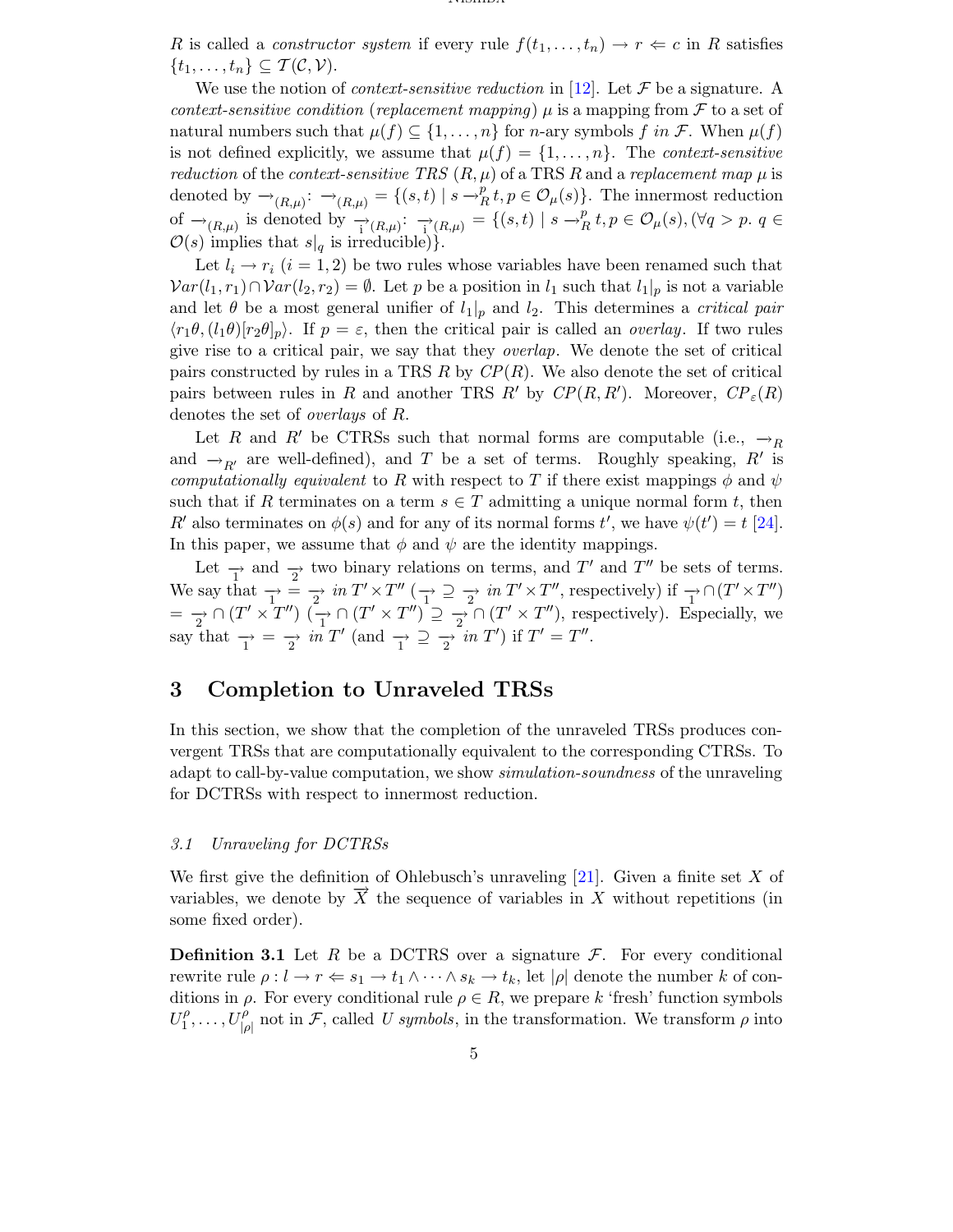a set  $\mathbb{U}(\rho)$  of  $k+1$  unconditional rewrite rules as follows:

$$
\mathbb{U}(\rho) = \left\{ l \to U_1^{\rho}(s_1, \overrightarrow{X_1}), \ U_1^{\rho}(t_1, \overrightarrow{X_1}) \to U_2^{\rho}(s_2, \overrightarrow{X_2}), \ \cdots, \ U_k^{\rho}(t_k, \overrightarrow{X_k}) \to r \right\}
$$

where  $X_i = Var(l, t_1, \ldots, t_{i-1})$ . The system  $\mathbb{U}(R) = \bigcup_{\rho \in R} \mathbb{U}(\rho)$  is an unconditional TRS over the extended signature  $\mathcal{F}_{\mathbb{U}} = \mathcal{F} \cup \{U_i^{\rho}\}\$  $\binom{p}{i}$  |  $\rho \in R, 1 \leq i \leq |\rho|$  }.

Note that the definition of  $\mathbb U$  is essentially equivalent to that in [\[21,](#page-14-2)[23\]](#page-14-13).

An unraveling U is simulation-sound (simulation-preserving and simulationcomplete, respectively) for a DCTRS R over  $\mathcal F$  if the following holds: for all s and  $t \in$  $\mathcal{T}(\mathcal{F}, \mathcal{V}), s \stackrel{*}{\to}_R t$  if ('only if' and 'iff', respectively)  $s \stackrel{*}{\to}_{U(R)} t$ . Note that simulationpreservingness is a necessary condition of being unravelings. Roughly speaking, the computational equivalence is equivalent to the combination of simulationcompleteness and normal-form uniqueness. The unraveling U is not simulationsound for every DCTRS [\[22\]](#page-14-10). To avoid this difficulty of non-'simulation-soundness' of U, a restriction to the rewrite relations of the unraveled TRSs is shown in [[23\]](#page-14-13), which is done by the *context-sensitive* condition given by the replacement map  $\mu$ such that  $\mu(U_i^{\rho})$  $\binom{\rho}{i} = \{1\}$  for every  $U_i^{\rho}$  $i$ <sup> $p$ </sup> in Definition [3.1.](#page-4-0) We denote the contextsensitive TRS ( $\mathbb{U}(R), \mu$ ) by  $\mathbb{U}_{cs}(R)$ . We consider  $\mathbb{U}_{cs}$  as an unraveling from CTRSs to context-sensitive TRSs.

<span id="page-5-1"></span>**Theorem 3.2 ([\[23\]](#page-14-13))** For every DCTRS R over  $\mathcal{F}$ ,  $\stackrel{*}{\rightarrow}_R = \stackrel{*}{\rightarrow}_{\mathbb{U}_{cs}(R)}$  in  $\mathcal{T}(\mathcal{F}, V)$ .

### <span id="page-5-0"></span>3.2 Call-by-Value Evaluation

To adapt computation of DCTRSs to call-by-value evaluation of functional programs, we define an 'innermost-like' reduction of DCTRSs, called operationally innermost reduction. This notion removes the context-sensitivity for simulationsoundness from the corresponding reduction.

For a binary relation  $\rightarrow$  on terms, the binary relation  $\stackrel{*}{\rightarrow}$  is defined as { (s,t) |  $s \stackrel{*}{\to} t, t \in NF \rightarrow \}$  where  $NF \rightarrow$  is the set of normal forms with respect to  $\rightarrow$ . Let R be an OP-SN DCTRS. The *n*-level operationally innermost reduction  $\overrightarrow{(n,i)}$  is defined as follows:  $\frac{\ }{(0),i}R = \emptyset$ , and  $\frac{\ }{(n+1),i}R = \frac{\ }{(n),i}R \cup \{ (C[l\sigma], C[r\sigma]) \mid l \rightarrow$  $r \Leftarrow s_1 \rightarrow t_1 \wedge \cdots s_k \rightarrow t_k \in R$ ,  $\mathcal{R}an(\sigma) \subseteq NF \frac{1}{(n),i} R$ ,  $\forall i$ .  $s_i \sigma \frac{*}{(n),i} R$ ,  $t_i \sigma$ . The *operationally innermost reduction*  $\rightarrow_R$  of R is defined as  $\bigcup_{i\geq 0} \frac{1}{(i),i} R$ . Note that if R is a TRS, then the operationally innermost reduction of  $\hat{R}$  is equivalent to the ordinary innermost reduction. Note that the ordinary innermost reduction is not well-defined for every CTRS [\[6\]](#page-14-14). However, both the ordinary and operationally innermost reductions of OP-SN CTRSs are well-defined.

For OP-SN DCTRSs, Theorem [3.2](#page-5-1) holds for  $\rightarrow_{i} R$  and  $\rightarrow_{\mathbb{U}_{cs}(R)}$ .

<span id="page-5-2"></span>**Theorem 3.3** For every OP-SN DCTRS R over  $\mathcal{F}, \frac{*}{i}R = \frac{*}{i} \cup_{\text{cs}(R)} \text{ in } \mathcal{T}(\mathcal{F}, \mathcal{V})$ .

The proof of Theorem [3.3](#page-5-2) follows the proof of Theorem [3.2](#page-5-1) (see the appendix of [\[17\]](#page-14-15)). The context-sensitive constraint is not necessary for the innermost reduction.

<span id="page-5-3"></span>**Theorem 3.4** For every DCTRS R over 
$$
\mathcal{F}
$$
,  $\frac{*}{i} \mathbb{U}(R) = \frac{*}{i} \mathbb{U}_{\text{cs}}(R)$  in  $\mathcal{T}(\mathcal{F}, \mathcal{V})$ .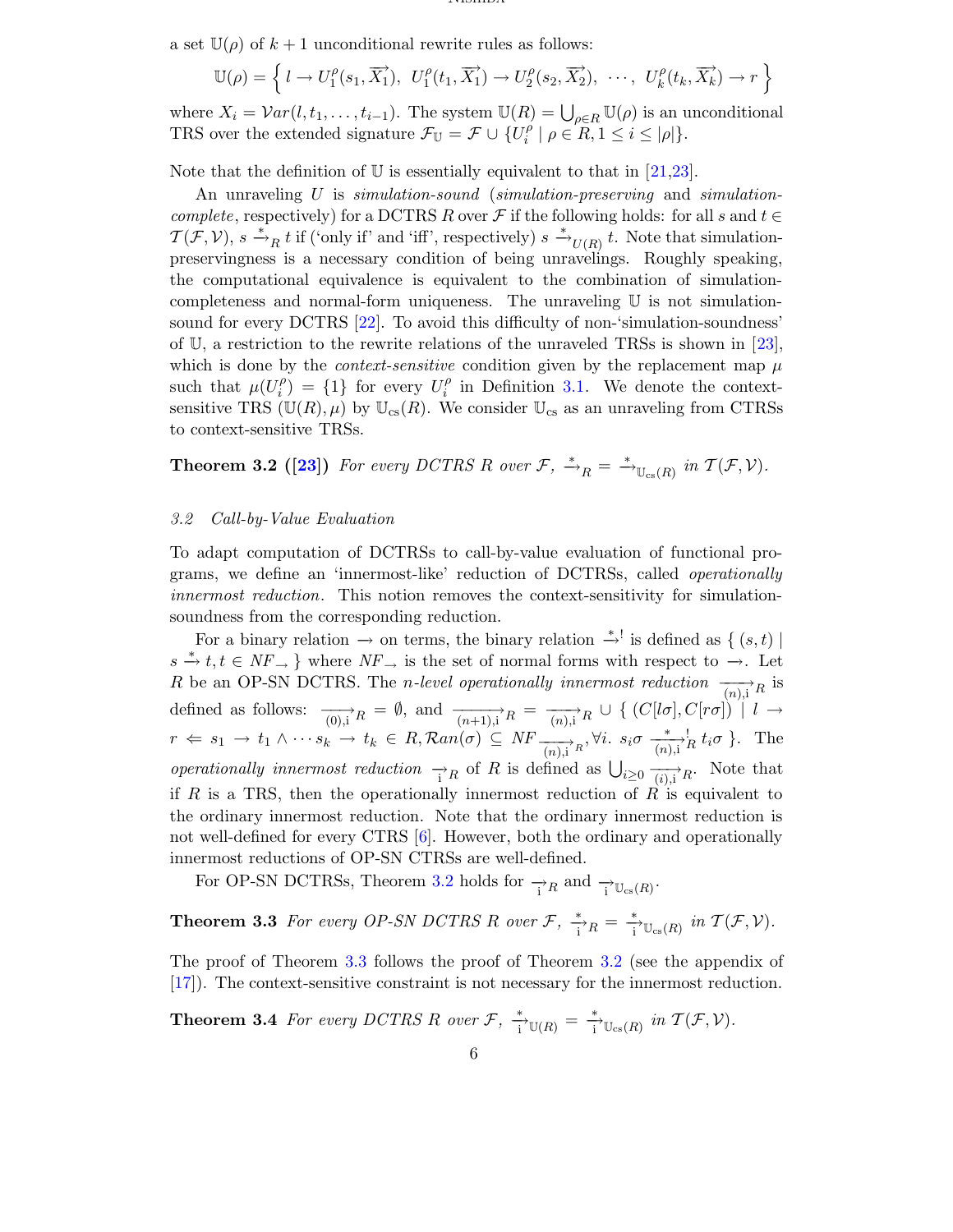**Proof.** It is clear that  $\stackrel{*}{\to} \mathbb{U}(R) \supseteq \stackrel{*}{\to} \mathbb{U}_{\text{cs}}(R)$  in  $\mathcal{T}(\mathcal{F}, \mathcal{V})$ . It follows from the notion of innermost and context-sensitive reductions that for a term reachable from terms in  $\mathcal{T}(\mathcal{F}, \mathcal{V})$ , every term in any *irreducible positions* determined by the replacement map is a normal form. Thus,  $\frac{1}{i}U(R) \subseteq \frac{1}{i}U_{\text{cs}}(R)$  in  $\mathcal{T}(\mathcal{F}, \mathcal{V})$ , and hence  $\frac{1}{i}U(R) \subseteq$  $\frac{\alpha}{i}$ <sup>\*</sup> $\cup_{\text{cs}(R)}$  in  $\mathcal{T}(\mathcal{F}, \mathcal{V})$ .  $\Box$ 

According to Theorem [3.4,](#page-5-3) when evaluating terms by innermost reductions of  $\mathbb{U}_{\text{cs}}(R)$ , we can treat  $\mathbb{U}(R)$  without the context-sensitive constraint determined by U.

For OP-SN DCTRSs, we have the following simulation-completeness.

**Corollary 3.5** For every OP-SN DCTRS R over  $\mathcal{F}$ ,  $\frac{*}{i}R = \frac{*}{i}U(R)$  in  $\mathcal{T}(\mathcal{F}, \mathcal{V})$ .

#### <span id="page-6-0"></span>3.3 Applying Completion to Unraveled TRSs

In this subsection, we apply the completion procedure to the unraveled TRSs of CTRSs in order to transform them into convergent TRSs that are computationally equivalent to the CTRSs.

First, we introduce the Knuth-Bendix completion procedure [\[10](#page-14-16)[,25\]](#page-14-17). Since we add an automated post-process into the inversion compiler, we here use the automated procedure instead of the ordinary completion based on inference rules [\[2\]](#page-14-9).

<span id="page-6-1"></span>**Definition 3.6** Let E be a finite set of equations over  $\mathcal{F}$ , and  $\succ$  be a reduction order. Let  $E_{(0)} = E$ ,  $R_{(0)} = \emptyset$  and  $i = 0$ , we apply the following steps:

- 1. (ORIENTATION) select  $s \approx t \in E_{(i)}$  such that  $s \succ t$ ;
- 2. (COMPOSITION)  $R' := \{l \to r' \mid l \to r \in R_{(i)}, r \frac{*!}{i} R_{(i) \cup \{s \to t\}} r' \};$
- 3. (DEDUCTION)  $E' := (E_{(i)} \setminus \{s \approx t\}) \cup CP(\{s \rightarrow t\}, R' \cup \{s \rightarrow t\});$
- 4. (COLLAPSE)  $R_{(i+1)} := \{ s \to t \} \cup \{ l \to r \mid l \to r \in R', l \not\supseteq s \};$
- 5. (Simplification & Deletion)  $E_{(i+1)} := \{s'' \approx t'' \mid s' \approx t' \in E', s' \stackrel{*}{\to}^!_{R_{(i+1)}} s'' \not\equiv t'' \stackrel{*}{\to}^!_{R_{(i+1)}} t' \};$
- 6. if  $E_{(i+1)} \neq \emptyset$  then  $i := i + 1$  and go to step 1.

Note that  $l \supsetneq s$  if there are some  $C[$  ] and  $\theta$  such that  $l \equiv C[s\theta]$ . Note that the procedure does not always halt. Suppose that the procedure halts successfully at  $i = k$  (hence  $E_{(k)} = \emptyset$ ). Then,  $R_k$  is convergent, and  $R_k$  satisfies  $\stackrel{*}{\leftrightarrow}_E = \stackrel{*}{\leftrightarrow}_{R_k} [2]$  $\stackrel{*}{\leftrightarrow}_E = \stackrel{*}{\leftrightarrow}_{R_k} [2]$ . Note that when there is no rule to select at the ORIENTATION step, the procedure halts in failure.

The usual purpose of the completion is to generate TRSs that are equivalent to given equation sets. In contrast to the usual purpose, we would like the completion to transform unraveled TRSs  $U(R)$  into convergent TRSs as executable programs that are computationally equivalent to the original CTRSs  $R$ . For this reason, we start the completion procedure from  $(CP(\mathbb{U}(R)), \{ l \to r \in \mathbb{U}(R) | \exists l' \to r' \in \mathbb{U}(R) \}$  $\mathbb{U}(R), l \neq l'$  }) where  $\mathbb{U}(R) \subseteq \rightarrow$ . Moreover, consistency of the normal forms of  $\mathbb{U}(R)$ .  $\mathbb{U}(R)$  (that is, they are also normal forms of the modified system) is necessary for preserving computational equivalence of  $R$ . For this requirement, we add the side condition ' $root(s)$  is a U symbol' to the ORIENTATION step:

1. (ORIENTATION<sup>†</sup>) select  $s \approx t \in E_{(i)}$  such that  $s \succ t$  and  $\texttt{root}(s)$  is a U symbol;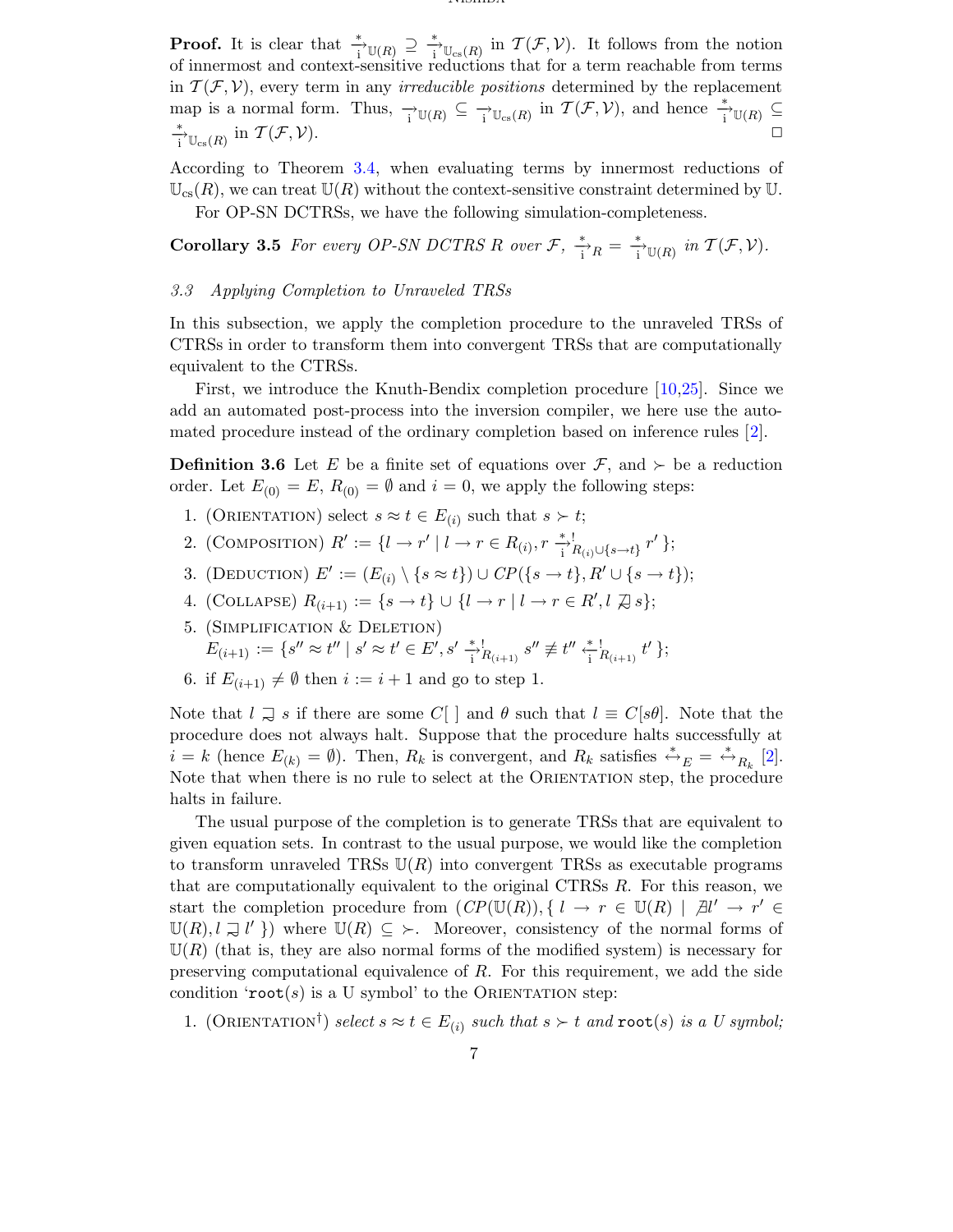Due to the side condition of the ORIENTATION step, and the basic character of the completion procedure [\[2\]](#page-14-9), the completion procedure produces convergent TRSs that are computationally equivalent to the input TRSs.

<span id="page-7-0"></span>**Theorem 3.7** Let R be an OP-SN DCTRS over F, and  $\succ$  be a reduction order such that  $\mathbb{U}(R) \subseteq \rightarrow$ . Let  $E_0 = CP(\mathbb{U}(R)), R_0 = \{l \rightarrow r \in \mathbb{U}(R) \mid \mathbb{A}l' \rightarrow r \in \mathbb{U}(R), l \mathbb{R}l' \}$ ,<br>and  $R'$  be a TBS shtrined by the completion presedure from  $(E, R)$  with  $\infty$ . and R' be a TRS obtained by the completion procedure from  $(E_0, R_0)$  with  $\succ$ . Then, (1) R' is convergent and  $(2) \stackrel{*}{\rightarrow} \mathcal{L}_{\mathbb{U}(R)} = \stackrel{*}{\rightarrow} \mathcal{L}_{R'}$  in  $\mathcal{T}(\mathcal{F}, \mathcal{V})$ .

**Proof.** It follows from the side condition ' $root(s)$  is a U symbol' of the ORIEN-TATION that  $NF_{\mathbb{U}(R)}(\mathcal{F}, \mathcal{V}) = NF_{R'}(\mathcal{F}, \mathcal{V})$ . It also follows from the correctness of the completion (Theorem 7.3.5 in [\[2\]](#page-14-9)) that R' is convergent and  $\stackrel{*}{\leftrightarrow}_{CP(\mathbb{U}(R))\cup\mathbb{U}(R)} \subseteq$  $\stackrel{*}{\rightarrow}_{R'}\cdot\stackrel{*}{\leftarrow}_{R'}$ . Let  $\stackrel{}{\rightarrow}$  {(s,t) | s,t ∈  $\mathcal{T}(\mathcal{F}, \mathcal{V})$ , s  $\stackrel{+}{\rightarrow}_{R}^{\text{!}}t$ } and  $\stackrel{}{\rightarrow}$  = {(s,t) | s,t ∈  $\mathcal{T}(\mathcal{F}, \mathcal{V}), s \stackrel{+}{\longrightarrow}_{R'} t$ . Then, we have  $\stackrel{*}{\longrightarrow} \subseteq \stackrel{*}{\longrightarrow}$ , confluence of  $\rightarrow$ , termination of  $\rightarrow$ , and  $NF_1 = NF_2$  where  $NF_i$  is the set of normal forms with respect to  $\rightarrow$ . There-fore, it follows from Theorem 3.3 in [\[26\]](#page-14-18) that  $\frac{*}{1} = \frac{*}{2}$  in  $\mathcal{T}(\mathcal{F}, \mathcal{V})$ , and hence  $\frac{*}{\rightarrow}$ <sup>1</sup>  $=\stackrel{*}{\rightarrow}_{R'}$  in  $\mathcal{T}(\mathcal{F}, \mathcal{V}).$ 

Note that (2) implies  $NF_{\mathbb{U}(R)}(\mathcal{F}, \mathcal{V}) = NF_{R'}(\mathcal{F}, \mathcal{V}).$ 

As we have already described, we would like to modify systems on a call-by-value interpretation. The innermost reduction is necessary for modeling some primitive functions used in some examples of program inversion  $(R_{du}$  in Subsection [4.2\)](#page-10-0). Since such TRSs are not confluent but innermost-confluent, the completion procedure possibly fails in modifying those TRSs. To solve this problem and to obtain innermost-convergent TRSs instead of convergent TRSs, we show an initial setting of the completion to unraveled TRSs.

<span id="page-7-2"></span>**Theorem 3.8** Let R be an OP-SN DCTRS over F, and  $\succ$  be a reduction order such that  $\mathbb{U}(R) \subseteq \rightarrow$ . Let  $E_0 = CP_{\varepsilon}(\mathbb{U}(R)), R_0 = \{l \rightarrow r \in \mathbb{U}(R) \mid \mathbb{A}l' \rightarrow r \in \mathbb{U}(R), l \geq l'\},$ and R' be a TRS obtained by the completion procedure from  $(E_0, R_0)$  with  $\succ$ . Then, (1) R' is innermost-convergent and  $(2) \frac{*}{i} \bigcup_{i=1}^{n} (R_i) = \frac{*}{i} \bigcap_{i=1}^{n} \{T(\mathcal{F}, \mathcal{V})\}.$ 

Proof. We here show the sketch of the proof. The full proof will be found in the appendix of [\[17\]](#page-14-15). It follows from the side condition ' $root(s)$  is a U symbol' of the ORIENTATION that  $NF_{\mathbb{U}(R)}(\mathcal{F}, \mathcal{V}) = NF_{R'}(\mathcal{F}, \mathcal{V})$ . Following the correctness proof of the ordinary completion (Section 7.3 and 7.4 in [\[2\]](#page-14-9)), it can be shown that  $\stackrel{*}{\rightarrow} \mathbb{U}(R)$  $\subseteq \frac{*}{\cdot}{}_{R'} \cdot \frac{*}{\cdot}{}_{R'}$  and  $R'$  is innermost-convergent. The remainder of the proof is similar to the corresponding part of the proof of Theorem [3.7.](#page-7-0)  $\Box$ 

Note that (2) implies  $NF_{\mathbb{U}(R)}(\mathcal{F}, \mathcal{V}) = NF_{R'}(\mathcal{F}, \mathcal{V}).$ 

The following condition is necessary for the completion procedure to halt 'suc-cessfully'<sup>[4](#page-7-1)</sup>: for every term  $s \in \mathcal{T}(\mathcal{F}, \mathcal{V})$ , its normal form over  $\mathcal F$  with respect to the innermost reduction is unique, that is, for all normal forms  $t_1$  and  $t_2 \in$  $NF_{\mathbb{U}(R)}(\mathcal{F}, \mathcal{V})$ , if  $t_1 \stackrel{*}{\longrightarrow}_{i \mathbb{U}(R)} s \stackrel{*}{\longrightarrow}_{\mathbb{U}(R)} t_2$ , then  $t_1 \equiv t_2$ . Note that if R is confluent, then  $\mathbb{U}(R)$  satisfies this property. If  $t_1 \stackrel{*}{\leftarrow}_{i\mathbb{U}(R)} s \stackrel{*}{\rightarrow}_{\mathbb{U}(R)} t_2$  and  $t_1 \not\equiv t_2$ , then the added side condition ' $\text{root}(s)$  is a U symbol' prevents  $t_1$  and  $t_2$  from being joinable.

<span id="page-7-1"></span><sup>4</sup> Notice that this condition is not sufficient for the procedure to halt; In other words, the procedure halts (or keeps running) 'unsuccessfully' if the input system does not satisfy this condition.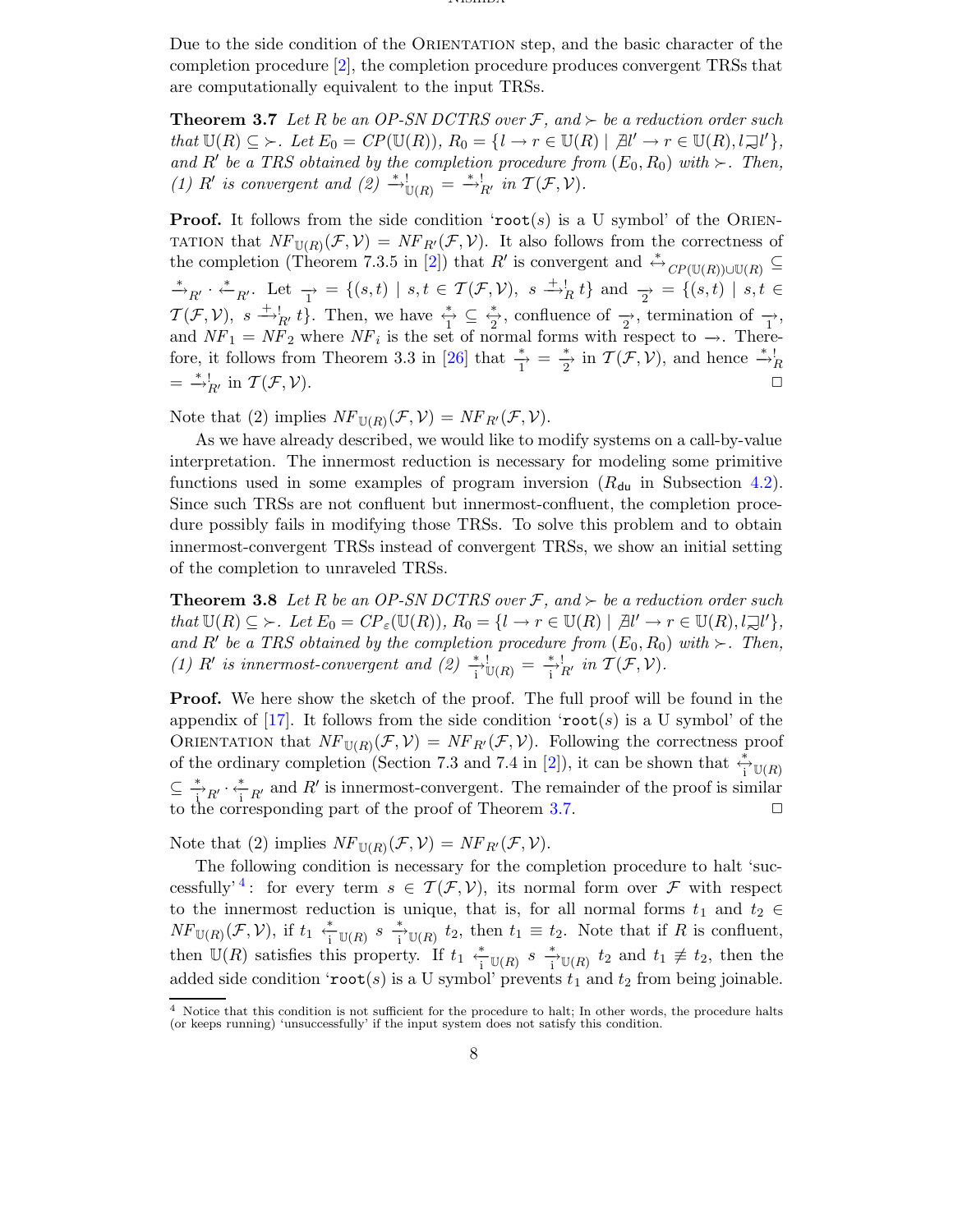<span id="page-8-2"></span>**Example 3.9** Consider the non-convergent TRS  $U(\mathcal{I}nv(R_1))$  $U(\mathcal{I}nv(R_1))$  $U(\mathcal{I}nv(R_1))$  in Section 1 again. Given the lexicographic path order (LPO)  $\succ_{\text{Ipo}}$  determined by the precedence  $\gt$ with InvSnoc >  $U_1$  > cons > nil >  $\langle \ \rangle$ , we obtain the following convergent and non-overlapping TRS by the completion procedure (in 4 cycles):

$$
R_2 = \begin{cases} \text{InvSnoc}((x::ys)) \to U_1(\text{InvSnoc}(ys), x, ys), \\ U_1(\langle xs, y \rangle, x, ys) \to \langle (x::xs), y \rangle, \quad U_1(\text{InvSnoc}(\text{nil}), x, \text{nil}) \to (\text{nil}, x) \end{cases}
$$

The completion removes the rule  $InvSnoc(cons(y, nil)) \rightarrow \langle nil, y \rangle$  from  $\mathbb{U}(Inv(R_1))$ and the resultant TRS  $R_2$  are non-overlapping. This removal is effective in translating the TRS into a functional program.

Unfortunately, the completion procedure does not always halt even if the inputs are restricted to unraveled TRSs. For example, the completion does not halt for the unraveled TRS obtained from Example 7.1.5 in [\[22\]](#page-14-10) although there exists an appropriate convergent TRS which is equivalent to the unraveled TRS.

#### <span id="page-8-1"></span>3.4 Translation Back into Functional Programs

In this subsection, we informally discuss translations from convergent and nonoverlapping TRS  $R_2$  into functional programs in Standard ML. The translations have not been automated yet but we believe that the automation is neither so difficult nor so surprising. It is difficult to translate  $\mathcal{I}nv(R_1)$  or  $\mathbb{U}(\mathcal{I}nv(R_1))$  into functional programs because deciding a priority of rewrite rules is difficult in general. On the other hand, we do not have to consider such a priority for  $R_2$  that is computationally equivalent to  $\mathcal{I}nv(R_1)$  because  $R_2$  is not only confluent but also non-overlapping.

The U symbols  $U_i^{\rho}$  $i$  introduced by the unraveling are often considered to express let, if or case clauses in functional programming languages. In the rewrite rules of  $R_2$ , the U symbol  $U_1$  plays the role of a case clause as follows:

case InvSnoc(  $ys$  ) of  $(xs,y) \Rightarrow$  ( $x::xs$ ,  $y$ ) | InvSnoc( $[]$ ) => ( $[]$ , y)

where InvSnoc( [] ) is not well-formed in the syntax of Standard ML. It is natural to write this fragment by introducing the extra case clause for ys as follows:

case ys of  $[]$  =>  $([], y)$  $|$   $=$  > (case InvSnoc( ys ) of  $(xs,y)$  => ( $x::xs$ ,  $y$ ))

Thus, we translate the TRS  $R_2$  into the following program:

fun  $InvSnoc($   $(x::ys)$   $) =$ case ys of  $[]$  =>  $([], x)$  $|$  => (case InvSnoc(ys) of  $(xs,y)$  =>  $(x::xs,y)$  );

Other approaches to translations are possible. For example, we can consider  $U_1$  as the composition of if and let clauses or as a 'local function' defined in InvSnoc.

#### <span id="page-8-0"></span>3.5 Completion with Termination Provers

In this subsection, we show an example where the completion consults with termination provers. This idea is firstly introduced in [\[28\]](#page-14-7).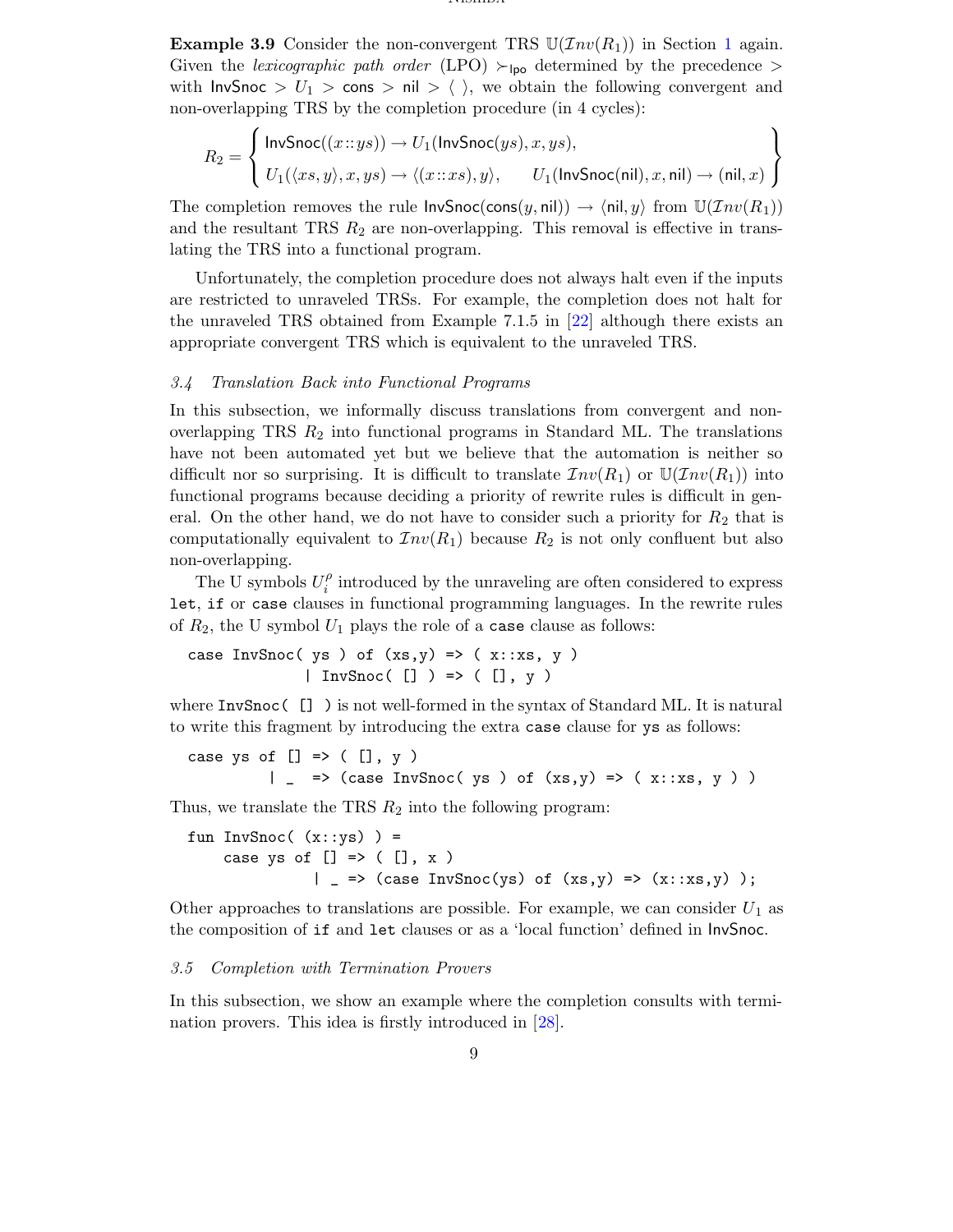Consider the following unraveled TRS:

$$
R_3 = \mathbb{U}(\mathcal{I}nv(R_1)) \cup \left\{\begin{aligned} &\text{InvSnocRev(nil)} \rightarrow \langle \text{nil}\rangle, \\ &\text{InvSnocRev}(y) \rightarrow \mathsf{U}_2(\text{InvSnoc}(y), y), \\ &\mathsf{U}_2(\langle z, x \rangle, y) \rightarrow \mathsf{U}_3(\text{InvSnocRev}(z), x, y, z), \\ &\mathsf{U}_3(\langle x_1 \rangle, x, y, z) \rightarrow \langle \text{cons}(x, x_1) \rangle \end{aligned}\right\}
$$

In contrast to the case of InvSnoc, there is no LPO  $\succ_{\textsf{Ipo}}$  with  $R_3 \subseteq \succ_{\textsf{Ipo}}$ . Detecting such a path-based reduction order (e.g., LPO and recursive path order) in advance may be impossible or there might be no such path-based order. Thus, analyzing the dependencies of defined symbols is necessary to prove the termination of  $R_3$ .

To achieve this kind of analysis, we introduce termination provers to the com-pletion procedure. We modify ORIENTATION, following the approach shown in [[28\]](#page-14-7):

1. (ORIENTATION<sup>†</sup>) select  $s \approx t \in E_{(i)}$  such that  $\bigcup_{j=0}^{i} R_{(j)} \cup \{s \to t\}$  is terminating, and  $\texttt{root}(s)$  is a U symbol;

In the case of innermost reduction, it is enough to check innermost-termination of  $\bigcup_{j=0}^{i} R_{(j)} \cup \{s \to t\}.$  This setting enables us to employ existing termination provers at each ORIENTATION step.

In this mechanism, the TRS  $R_3$  is transformed by the procedure (in 2 cycles) into the following convergent and non-overlapping TRS:

$$
R_2 \cup \left\{\begin{array}{l}\text{InvSnocRev}(v) \rightarrow \mathsf{U}_2(\text{InvSnoc}(v), v), \\ \mathsf{U}_2(\langle w, x \rangle, v) \rightarrow \mathsf{U}_3(\mathsf{U}_2(\text{InvSnoc}(w), w), v, w, x), \\ \mathsf{U}_3(\langle xs \rangle, v, w, x) \rightarrow \langle \text{cons}(x, xs) \rangle, \quad \mathsf{U}_3(\text{InvSnoc}( \text{nil}), x, \text{nil}) \rightarrow \langle \text{nil}, x \rangle \end{array}\right\}
$$

### <span id="page-9-0"></span>4 Completion as Post-Process in Program Inversion

In this section, we apply the unraveling U and the completion procedure to CTRSs generated by the partial inversion compiler [\[20\]](#page-14-1), that is, we apply the completion as a post-process of  $\mathbb{U}(\mathcal{I}nv(\cdot))$  to the unraveled TRSs. First, we briefly introduce the feature of inverse systems for injective functions. Next, we show the results of experiments by an implementation of the framework. We employ the partial inversion  $\mathcal{I}nv$  in [\[20\]](#page-14-1) that generates a partial inverse CTRS from a pair of a given constructor TRS and a specification that we do not describe in detail here. For a defined symbol  $F$ , the defined symbol  $InvF$  introduced by  $Inv$  represents a full inverse of F. We assume that a constructor TRS defines a main injective function, and that the specification requires a full inverse of the main function.

#### 4.1 Inverse CTRSs of Injective Functions

We first define *injectivity* of TRSs [\[18\]](#page-14-5), and then give sufficient condition for input constructor TRSs whose inverse CTRSs generated by  $\mathcal{I}nv$  are convergent.

**Definition 4.1** Let R be a convergent constructor TRS. A defined symbol  $F$ of R is called injective (with respect to normal forms) if the binary relation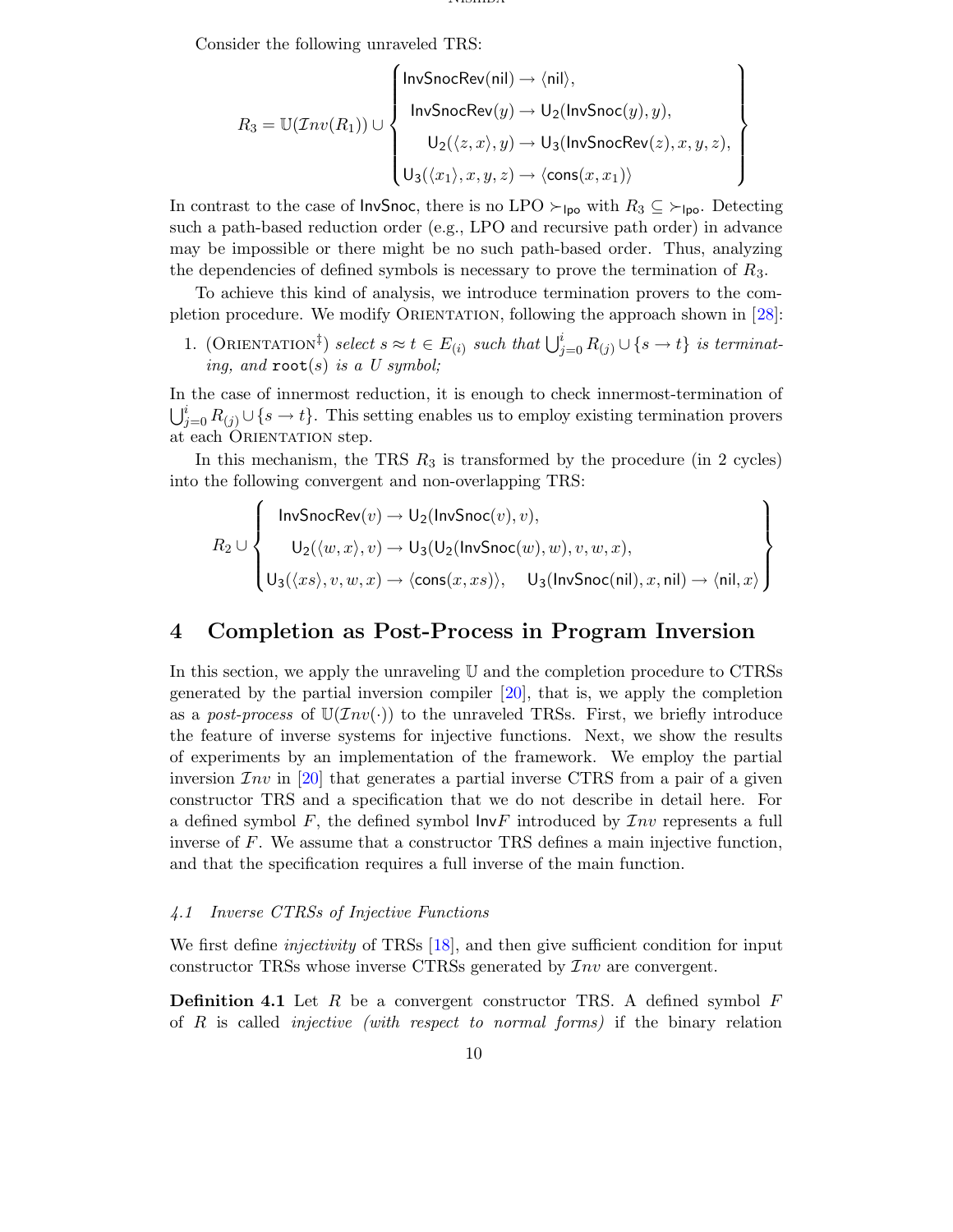$\{(\langle s_1,\ldots,s_n\rangle,t) \mid s_1,\ldots,s_n,t \in NF_R(\mathcal{F},\mathcal{V}), F(s_1,\ldots,s_n) \stackrel{*}{\rightarrow}_R t\}$  is an injective mapping. The TRS  $R$  is called *injective (with respect to normal forms)* if all of its defined symbols are injective.

For example, the TRS  $R_1$  $R_1$  in Section 1 is injective. Note that every injective TRS is non-erasing  $|18|$ .

The following defined symbol Reverse computes the reverses of given lists:

$$
R_4 = \left\{\begin{array}{ll}\text{Reverse}(xs) \to \text{Rev}(xs, \text{nil}), & \text{Rev}(\text{nil}, ys) \to ys, \\ \text{Rev}(\text{cons}(x, xs), ys) \to \text{Rev}(xs, \text{cons}(x, ys))\end{array}\right\}
$$

The inverse TRS of the above TRS is generated as follows:

$$
\mathbb{U}(\mathcal{I}nv(R_4)) = \{\,\cdots,\, \mathsf{InvRev}(z) \to U_4(\mathsf{InvRev}(z),z),\, \cdots\,\}.
$$

Reverse is injective but Rev is not. Thus,  $R_4$  is not injective. In this case, the TRS  $\mathbb{U}(Inv(R_4))$  is not terminating. For this reason, we restrict ourselves to injective functions whose inverse TRSs are terminating. In [\[18\]](#page-14-5), a sufficient condition has been shown for the full inversion compiler in [\[19\]](#page-14-0) to generate convergent inverse CTRSs from injective TRSs. The condition is also effective for the partial inversion compiler  $\mathcal{I}nv$  [\[20\]](#page-14-1).

<span id="page-10-2"></span>**Theorem 4.2** Let  $R$  be a non-erasing innermost-convergent constructor TRS. If  $F$  $\in \mathcal{D}_R$  is injective, then for all s,  $t_1$  and  $t_2 \in \text{NF}_{\mathcal{I}nv(R)}(\mathcal{F}, \mathcal{V}),$   $t_1 \overset{*}{\underset{i}{\leftarrow}} \mathbb{U}(\mathcal{I}nv(R))}$  Inv $F(s)$  $\stackrel{*}{\longrightarrow}_{\mathbb{U}(\mathcal{I}_{\mathcal{W}}(R))} t_2$  implies  $t_1 \equiv t_2$ . Suppose that for every rule  $F(u_1, \ldots, u_n) \to r$  in R, if r is not a variable, then the root symbol of r does not depend  $5$  on F. Then, the CTRS  $Inv(R)$  is OP-SN, and the TRS  $U(Tnv(R))$  is terminating.

The proof of Theorem [4.2](#page-10-2) follows the proof of Theorem 4 in [\[18\]](#page-14-5) (see the appendix of [\[17\]](#page-14-15)). Note that  $\mathbb{U}(\mathcal{I}nv(R))$  is not always confluent even if  $\mathcal{I}nv(R)$  is confluent. The first claim in Theorem [4.2](#page-10-2) shows that given an injective TRS R,  $\mathbb{U}(\mathcal{I}nv(R))$  satisfies the necessary condition (described above Example [3.9\)](#page-8-2) for successful run of the completion. When a constructor TRS  $R$  does not satisfy the condition in Theorem [4.2](#page-10-2) for preserving termination, we directly check the (innermost-)termination of  $\mathbb{U}(Inv(R))$ . In other words, when R satisfies the second assumption in Theorem [4.2,](#page-10-2) we are free of the termination check of  $U(\mathcal{I}nv(R))$  that is less efficient than the check of satisfying the second assumption.

#### <span id="page-10-0"></span>4.2 Experiments

In this section, we report the results of applying an implementation of our approach based on Theorem [3.8](#page-7-2) and the ORIENTATION<sup>§</sup> step to several samples.

The implementation of the completion procedure is based on the ML programs shown in  $[2]$ . In our implementation, we use the following weight w for equations:  $w(s \simeq t) = (size(s) + depth(s)) \times 2 + (size(t) + depth(t))$  where  $s > t$ , and  $size(u)$ and  $depth(u)$  are the term-size and term-depth of u, respectively. The weight w is one of weights that come from experience. At every Orientation step, the implementation selects an equation whose weight is the minimum in equations  $s \approx t$ 

<span id="page-10-1"></span><sup>&</sup>lt;sup>5</sup> An n-ary symbol G of R depends on a symbol F if  $(G, F)$  is in the transitive closure of the relation {  $(G', F') | G'(\cdots) \rightarrow C[F'(\cdots)] \in R$  }.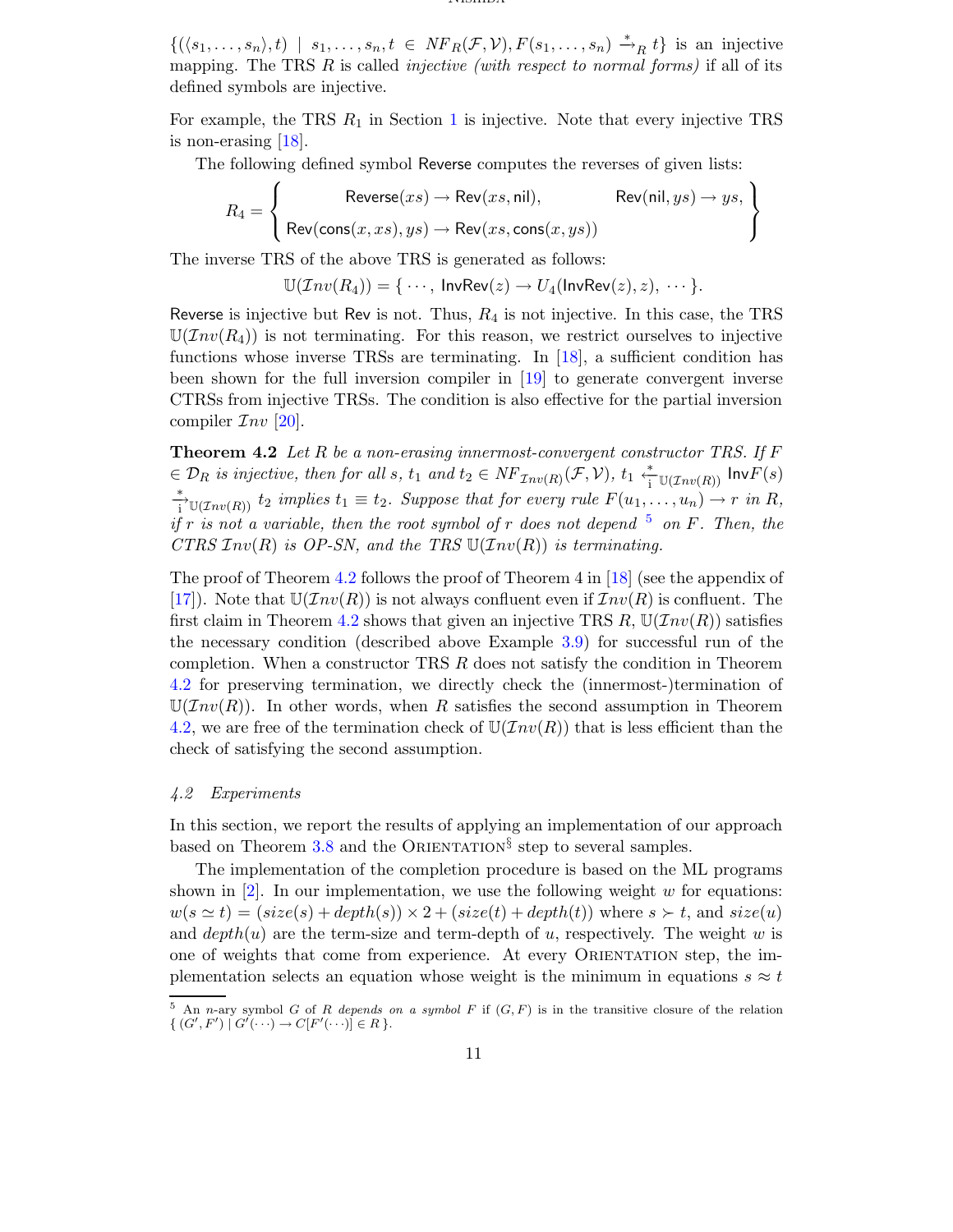such that  $(\bigcup_{j=0}^{i} R_{(i)}) \cup \{s \to t\}$  is innermost terminating. The implementation is written in Standard ML of New Jersey, and it was executed under OS Vine Linux 4.2, on an Intel Pentium 4 CPU at 3 GHz and 1 GByte of primary memory. The implementation consults with AProVE 1.2 [\[4\]](#page-14-19) by system call in SML/NJ as a termination prover at the ORIENTATION<sup>§</sup> step that checks the innermost termination. The implementation checks the innermost termination of input TRSs in advance. The timeout for checking termination is 300 seconds in every call of the prover.

In  $[8]$ , the results of the experiments for the inversion compiler LRinv  $[8,9]$  $[8,9]$  $[8,9]$ running on 15 samples  $6$  are shown where LRinv succeeds in inverting all of the examples. Those examples are written in the scheme script Gauche: 5 scripts on 'list manipulation' (snoc.fct, snocrev.fct, reverse.fct, and so on), 3 on 'number manipulation', 4 on 'encoding and decoding' (treelist.fct, and so on), and 2 on 'printing and parsing'. The inverse TRSs of the scripts snoc.fct, snocrev.fct and reverse.fct correspond to the TRSs  $\mathbb{U}(\mathcal{I}nv(R_1)), R_3$  and  $\mathbb{U}(\mathcal{I}nv(R_4)),$  respectively. None of the constructor TRSs corresponding to the scripts reverse.fct, unbin.fct, treepath.fct, pack.fct and pack-bin.fct are injective. The CTRSs obtained by  $\mathcal{I}nv$  from them are not OP-SN. We excluded those non-'OP-SN' examples from experiments.

In the examples, there is a special primitive operator du defined as follows:  $du(\langle x \rangle) = \langle x, x \rangle$ ,  $du(\langle x, x \rangle) = \langle x \rangle$ , and  $du(\langle x, y \rangle) = \langle x, y \rangle$  if  $x \neq y$ . We encode this operator as the following terminating TRS:

$$
R_{\mathsf{du}} = \left\{ \begin{aligned} \mathsf{Du}(\langle x \rangle) &\rightarrow \langle x, x \rangle, & \mathsf{Du}(\langle x, y \rangle) &\rightarrow \mathsf{EqChk}(\mathsf{EQ}(x, y)), \\ \mathsf{EqChk}(\langle x \rangle) &\rightarrow \langle x \rangle, & \mathsf{EqChk}(\mathsf{EQ}(x, y)) &\rightarrow \langle x, y \rangle, & \mathsf{EQ}(x, x) &\rightarrow \langle x \rangle \end{aligned} \right\}
$$

Since  $R_{du}$  has no *overlay*,  $R_{du}$  is *locally innermost-confluent*, and hence,  $R_{du}$  is innermost-confluent [\[11\]](#page-14-21). Under the innermost reduction, the TRS can simulate computation of du. The operator du is an inverse of itself [\[8,](#page-14-8)[9\]](#page-14-20). Thus, the TRS  $R_{\text{du}}$  is also an inverse system of itself. For this reason, exceptionally, the inversion compiler does not produce any rules of InvDup but introduces Du instead of InvDup.

Table [1](#page-12-1) summarizes the results of the experiments for our approach running on 10 of the 15 examples previously mentioned, which are easily translated to TRSs [7](#page-11-1) . The second column labeled with 'CR by [\[1\]](#page-13-0)' shows whether the input TRS of the example is in the class shown in [\[1\]](#page-13-0), in which the corresponding inverse TRS is orthogonal and thus confluent. In that case, the implemented procedure only checks innermost-termination of the inverse TRS. The third column labeled with 'SN by Th. [4.2'](#page-10-2) shows whether the input TRS satisfies the conditions in Theorem [4.2,](#page-10-2) that is, the corresponding inverse TRSs are terminating. The fourth column shows the results of completion ('success  $\sqrt{ }$ ', 'fail' or 'timeout') with the numbers of running 'cycles' in the sense of Definition [3.6.](#page-6-1) The numbers of cycles are equivalent to times of applying Orientation. As described above, the implementation checks the innermost termination of input TRSs before the completion procedure starts. Thus, we have the results 'success (0 cycle) and 1 call of provers'. The sixth column

<span id="page-11-1"></span><span id="page-11-0"></span><sup>6</sup> Unfortunately, the site shown in [\[8\]](#page-14-8) is not accessible now. The examples are also described briefly as functional programs in [\[9\]](#page-14-20), and some of the detailed programs can be found in [\[9\]](#page-14-20).

<sup>7</sup> The detail of the experiments will be available from the following URL:

http://www.trs.cm.is.nagoya-u.ac.jp/repius/experiments/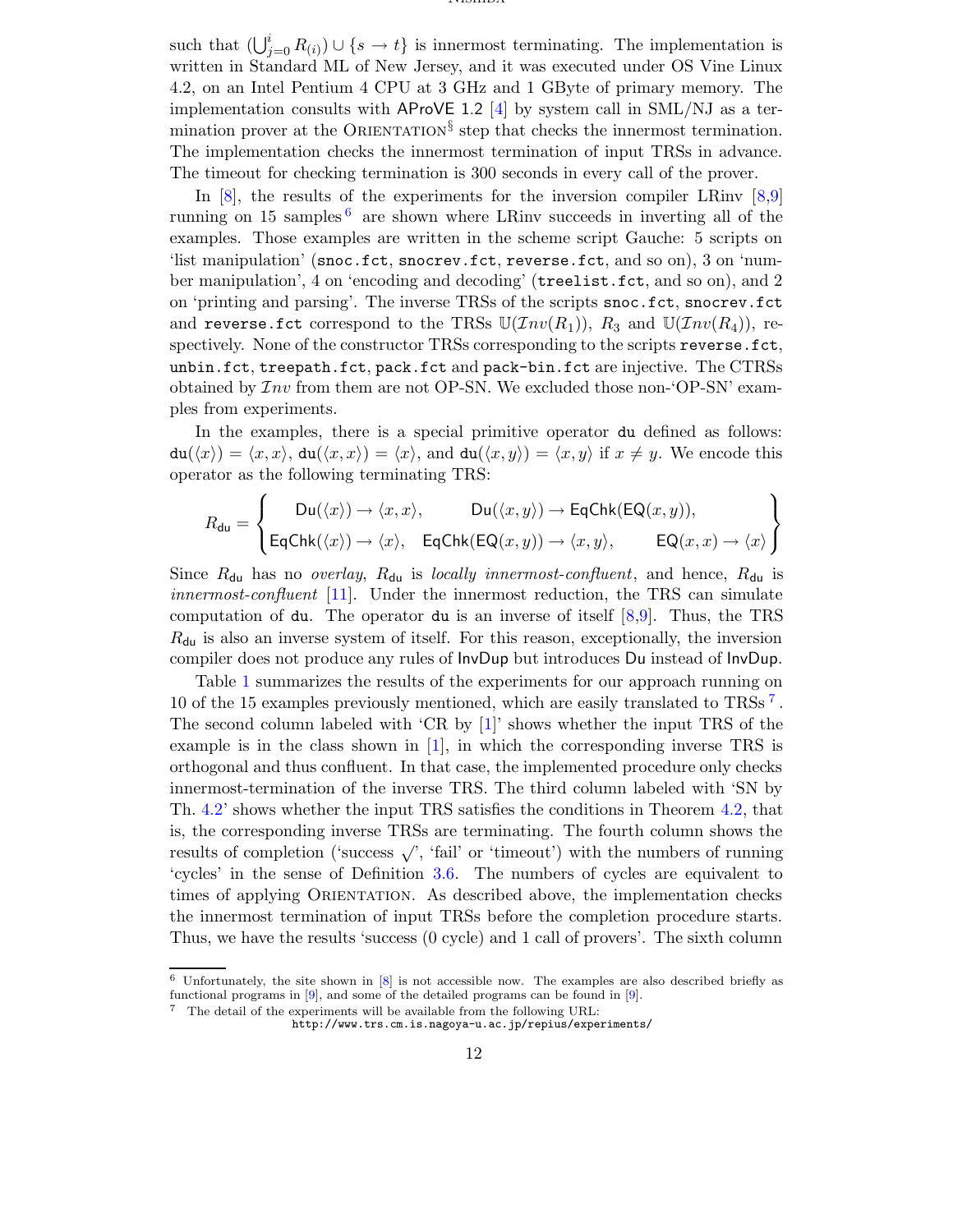Table 1 the results of the experiments

<span id="page-12-1"></span>

|                              | CR        | SN by      | innermost CR&SN by completion |                     |           |                |
|------------------------------|-----------|------------|-------------------------------|---------------------|-----------|----------------|
| example                      | by $[1]$  | Th.4.2     | result (cycles)               | call AProVE         | time      | $\neg overlap$ |
| du (primitive)               |           |            | $(0 \text{ cycle})$           | 1 time              | $0.64$ s  |                |
| snoc.fct                     |           | $\sqrt{}$  | $(1 \text{ cycle})$           | 2 times             | $2.12$ s  |                |
| snocrey.fct                  |           | $\sqrt{ }$ | $(2 \text{ cycles})$          | 3 times             | $4.61$ s  |                |
| double.fct                   |           |            | $(1 \text{ cycle})$           | 2 times             | 2.32 s    |                |
| mirror.fct                   |           |            | $(2 \text{ cycles})$          | 3 times             | 4.10 s    |                |
| zip.fct                      | $\sqrt{}$ |            | $(0 \text{ cycle})$           | 1 time              | $1.04$ s  |                |
| inc.fct                      |           |            | $(1 \text{ cycle})$           | 2 times             | $2.53$ s  |                |
| octbin.fct                   | $\sqrt{}$ |            | $(0 \text{ cycle})$           | 1 time              | $1.28$ s  |                |
| treelist.fct                 |           | $\sqrt{}$  | timeout $(0 \text{ cycle})$   | timeout at 1st time | timeout   |                |
| print-sexp.fct               |           |            | $(6 \text{ cycles})$          | 7 times             | 35.53 s   |                |
| print-xml.fct                |           |            | $(2 \text{ cycles})$          | 3 times             | $14.02$ s |                |
| $t$ reelist.fct $^{\dagger}$ |           |            | $(4 \text{ cycles})$          | 5 times             | $40.92$ s |                |

<sup>†</sup>The improved transformation [\[16\]](#page-14-22) of U is applied instead of U.

shows the average time of 5 trials. The rightmost column shows whether or not the resultant TRSs are non-overlapping (surd means the resultant is non-overlapping). None of the resultant TRSs has overlay while part of them are overlapping.

In the experiments, the procedure failed in modifying treelist.fct because of a timeout in pre-checking the innermost termination <sup>[8](#page-12-2)</sup>. For the intermediate CTRS  $R_5$  generated from treelist.fct, the improvement of U shown in [\[16\]](#page-14-22) is effective. Note that the improvement proposed for the variant  $\mathbb{U}'$  of  $\mathbb{U}$  is also applicable to U where U' shown in [\[3,](#page-14-23)[20,](#page-14-1)[19\]](#page-14-0) is obtained by setting  $X_i = Var(l, t_1, \ldots, t_{i-1})$  ∩  $Var(r, t_i, s_{i+1}, t_{i+1}, \ldots, s_k, t_k)$  in Definition [3.1.](#page-4-0) U unravels one of the conditional rules into 5 rules but the improved transformation  $\mathbb{U}'$  of  $\mathbb{U}$  unravels the rule into 4. Surprisingly, the completion succeeds in modifying the TRS  $\mathbb{U}'(R_5)$  (see the result on the bottom line of Table [1\)](#page-12-1). Remark that in other examples, there is no difference between applications of  $\mathbb U$  and  $\mathbb U'$  to the inverse CTRSs.

We tried to prove by TTT [\[7\]](#page-14-24) innermost-termination of  $\mathbb{U}(R_5)$  and  $\mathbb{U}'(R_5)$ . The results are the same with AProVE 1.2: 'timeout' and 'success', respectively. Moreover, AProVE 1.2 succeeded in proving termination of both  $\mathbb{U}(R_5)$  and  $\mathbb{U}'(R_5)$ , and TTT did not in either of those TRSs.

## <span id="page-12-0"></span>5 Comparison with Related Work

Completion procedures are used for solving word problems, for transforming equations to equivalent convergent systems, or for proving inductive theorems. As far as we know, there is no application of completion to program modification, and there is no program transformation based on unravelings in order to produce computationally equivalent systems. The method in this paper does not always succeed for every confluent and OP-SN DCTRSs while the latest transformation [\[24\]](#page-14-6) based on Viry's approach [\[27\]](#page-14-25) always succeeds. Consider the example in Section [1](#page-0-0) again. To eliminate the unexpected normal form  $U_1(U_1(U_1(\text{InvSnoc(nil)}, c, \text{nil}), b, [c]), a, [b, c])$ from the set of normal forms, the transformation in [\[24\]](#page-14-6) is effective in the sense

<span id="page-12-2"></span><sup>8</sup> The current 'web interface' version of AProVE succeeds in proving this innermost termination.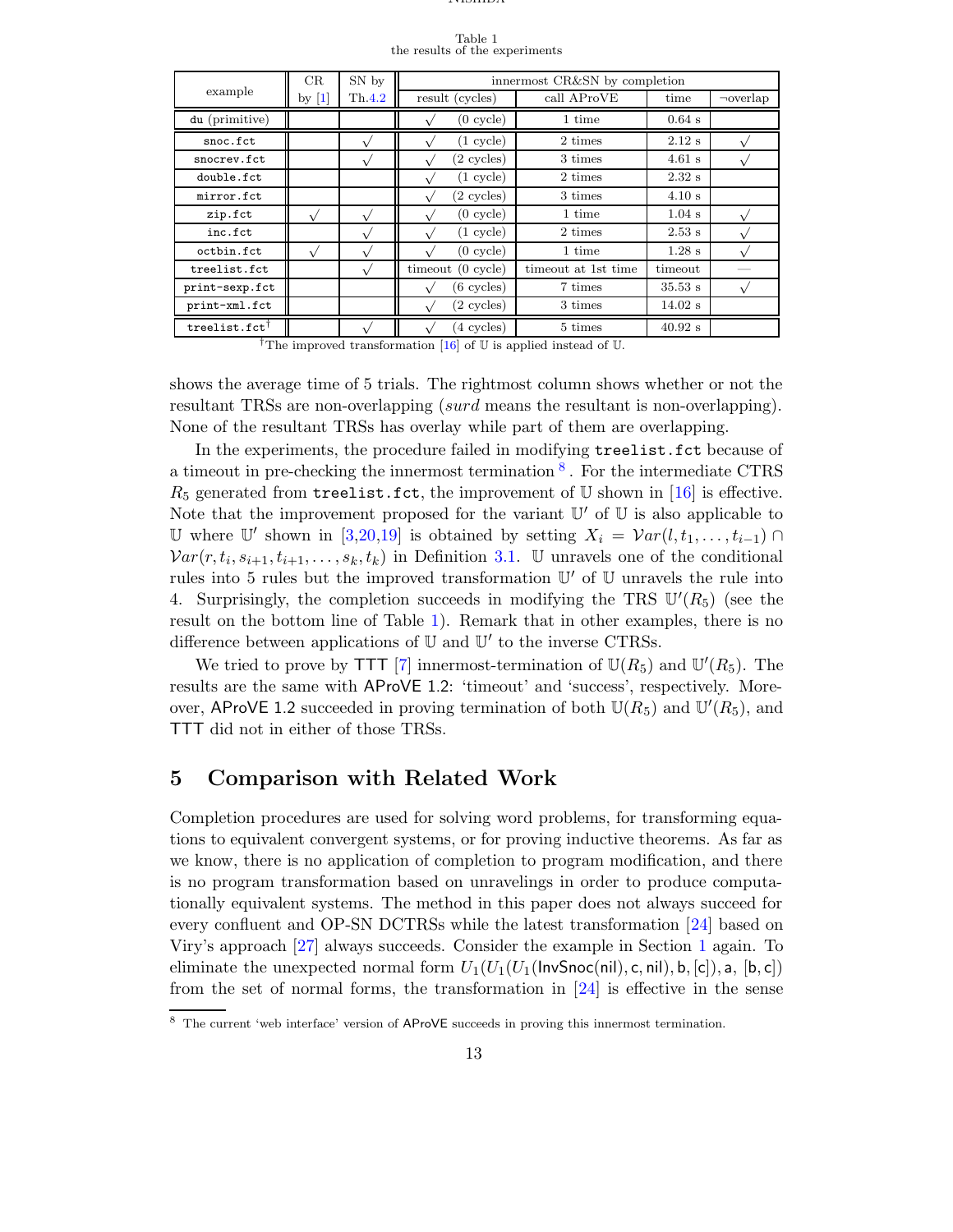of producing convergent systems. By the transformation, we obtain the following convergent TRS instead of  $\mathbb{U}(\mathcal{I}nv(R_1))$ :

$$
\left\{\n\begin{array}{c}\n\text{InvSnoc}(\text{cons}(y,\text{nil}),z) \to \{\langle \text{nil}, y \rangle\}, \\
\text{InvSnoc}(\text{cons}(x,ys), \bot) \to \text{InvSnoc}(\text{cons}(x,ys), \{\text{InvSnoc}(ys, \bot)\}), \\
\text{InvSnoc}(\text{cons}(x,ys), \{\langle xs, y \rangle\}) \to \{\langle \text{cons}(x, xs), y \rangle\}, \\
\text{InvSnoc}(\{xs\}, z) \to \{\text{InvSnoc}(xs, \bot)\}, \quad \{\{x\}\} \to \{x\} \\
\cup \{c(x_1, \ldots, \{x_i\}, \ldots, x_n) \to \{c(x_1, \ldots, x_n)\} \mid c \text{ is a constructor}, \ n \ge 1\}\n\end{array}\n\right\}
$$

where  $\{\}\$ and  $\perp$  are special function symbols not in the original signature. In this system, the term  $InvSnoc([a, b, c], \perp)$  has a unique normal form  $\{\langle [a, b], c \rangle\}$ . However, it is difficult to translate the convergent but overlapping TRS into a functional program because the system contains special symbols  $\{\}\$  and  $\bot$  and overlapping rules.

On the other hand, the modified completion in this paper unexpectedly succeeded for all examples on program inversion we tried, except for functions that call non-injective functions such as ones including accumulators. The resultant systems of our method are not always non-overlapping (equivalently non-overlay for innermost reduction), while the results of  $[24]$  are always overlapping. One of our future works is to find a subclass in which the completion halts successfully, and then to compare this framework with the transformation [\[24\]](#page-14-6) based on Viry's approach [\[27\]](#page-14-25).

The inversion compiler LRinv, the closest one to the method in this paper, has been proposed for injective functions written in a functional language [\[8](#page-14-8)[,5,](#page-14-26)[9\]](#page-14-20). This compiler translates source programs into programs in a grammar language, and then inverts the grammar programs into inverse grammar programs. To eliminate nondeterminism in the inverse programs, their compiler applies LR parsing to the inverse programs. The classes for which LR parsing and the completion procedure work successfully are not well known, which makes it difficult to compare LRinv and our method. However, LRinv succeeds in generating inverse functions from the scripts reverse.fct, unbin.fct, treepath.fct, pack.fct and pack-bin.fct while the method in this paper is not applicable to those scripts. From this fact, LRinv seems to be stronger than the method in this paper but there must be a plenty of room on improving the principle of inversion used in the partial inversion complier in [\[20\]](#page-14-1). As future work, we plan to extend the partial inversion compiler for functions with accumulators such as Rev.

### Acknowledgement

We are grateful to Germán Vidal and the anonymous reviewers for many comments for improving this paper. We also thank Tsubasa Sakata for his discussing correctness of the completion procedure on innermost reduction. This work is partly supported by MEXT. KAKENHI  $#18500011$ ,  $#20300010$  and  $#20500008$ and Kayamori Foundation of Informational Science Advancement.

### <span id="page-13-0"></span>References

<sup>[1]</sup> Almendros-Jim´enez, J. M. and G. Vidal, Automatic partial inversion of inductively sequential functions, in: Proc. of the 18th International Symposium on Implementation and Application of Functional